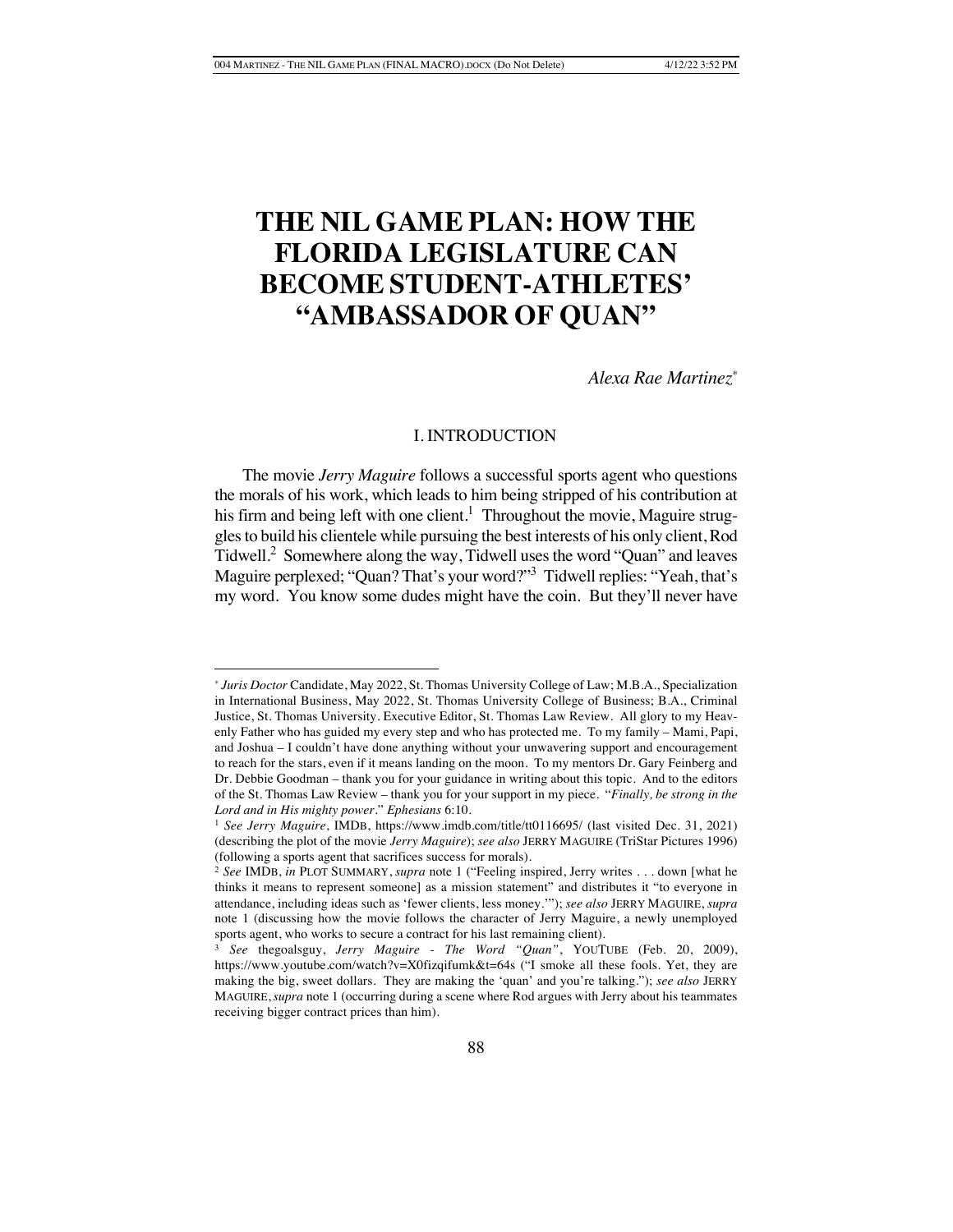the Quan."<sup>4</sup> "Wha...what is that?" Maguire asks, still clearly confused.<sup>5</sup> Tidwell spells it out for him: "It means love, respect, community, and the dollars, too. The entire package. The. Quan."<sup>6</sup>

On June 12, 2020, Florida Governor Ron DeSantis signed into law the "Intercollegiate Athlete Compensation and Rights" Bill.<sup>7</sup> The law took effect on July 1, 2021, joining multiple states throughout the country with the same enactment date.<sup>8</sup> According to the preamble, Section 1006.74 of the Florida Statutes was adopted for the following purpose: "[t]he Legislature finds that intercollegiate athletics provide intercollegiate athletes with significant educational opportunities. However, participation in intercollegiate athletics should not infringe upon an intercollegiate athlete's ability to earn compensation for his or her name, image or likeness."9

The law continues by stating that the compensation earned by college athletes "must be commensurate with the market value of the authorized use of" his or her name, image or likeness ("NIL").<sup>10</sup> Commentators have speculated

<sup>4</sup> *See* thegoalsguy, *supra* note 3 (highlighting the scene where Rod Tidwell explains the meaning of "quan" to his agent); *see also* JERRY MAGUIRE, *supra* note 1 ("I'll tell you why you don't have your \$10 million yet. Right now, you are a paycheck player. You play with your head, not your heart."). <sup>5</sup> *See* thegoalsguy, *supra* note 3 (highlighting scenes from *Jerry Maguire* where the word "quan" is used by Rod Tidwell and Jerry Maguire); *see also* JERRY MAGUIRE, *supra* note 1 ("Just shut up. Play the game and play it from your heart. And you know what? I will show you the quan. And that's the truth, man.").

<sup>6</sup> *See* thegoalsguy, *supra* note 3 (introducing the word "quan" from Rod Tidwell to Jerry Maguire); *see also* JERRY MAGUIRE, *supra* note 1 ("Jerry Maguire–my agent, you are my ambassador of quan, man.").

<sup>7</sup> *See Florida Says "Show Me the Money" – Intercollegiate Athlete Name, Image and Likeness (NIL) Bill is Now Law*, FOLEY & LARDNER LLP (June 29, 2020), https://www.foley.com/en/insights/publications/2020/06/florida-intercollegiate-athlete-nil-law [hereinafter *NIL Bill*] (noting that Florida is the third state to pass a NIL law, behind California and Colorado); *see also* Associated Press, *Gov. DeSantis Signs Bill Allowing College Athletes to Be Compensated for Name, Image and Likeness*, WSVN (June 12, 2020), https://wsvn.com/sports/gov-desantis-signs-bill-allowing-college-athletesto-be-compensated-for-name-image-and-likeness/ (commenting that the NIL law "increases the urgency for the NCAA to act" on addressing the issue of compensation).

<sup>8</sup> *See* Bob Wallace, Jr. & Matthew Misichko, *A Look at Recent Student Athlete Name, Image and Likeness Legislation*, THOMPSON COBURN LLP (July 7, 2020), https://www.thompsoncoburn.com/insights/publications/item/2020-07-07/a-look-at-recent-student-athlete-name-image-

and-likeness-legislation (observing that the law's objectives include "equality for all college athletes to earn compensation for use of his or her NIL, maintaining control as to how such NIL is used and protecting such athletes from 'unauthorized appropriation' and 'commercial exploitation.'"); *see also* Associated Press, *supra* note 7 ("Florida is the third state, joining California and Colorado, to pass an NIL law targeting current NCAA rules that restrict college athlete compensation."); *see also NIL Legislation Tracker*, SAUL EWING ARNSTEIN & LEHR LLP, https://www.saul.com/nil-legislation-tracker#2 (listing the state of Florida as one of more than 10 states that have adopted similar NIL laws) (last visited Dec. 31, 2021).

<sup>9</sup> FLA. STAT. § 1006.74 (2021) (granting student-athletes the opportunity to earn compensation for their name, image, and likeness while retaining their athletic eligibility); *see also NIL Bill*, *supra* note 7 (providing a breakdown of the law's provisions).

<sup>10</sup> § 1006.74 (specifying that "such compensation may not be provided in exchange for athletic performance or attendance at a particular institution and may only be provided by a third party unaffiliated with the intercollegiate athlete's postsecondary educational institution."); *see also* Wallace, Jr. & Misichko, *supra* note 8 (noting the law's objectives).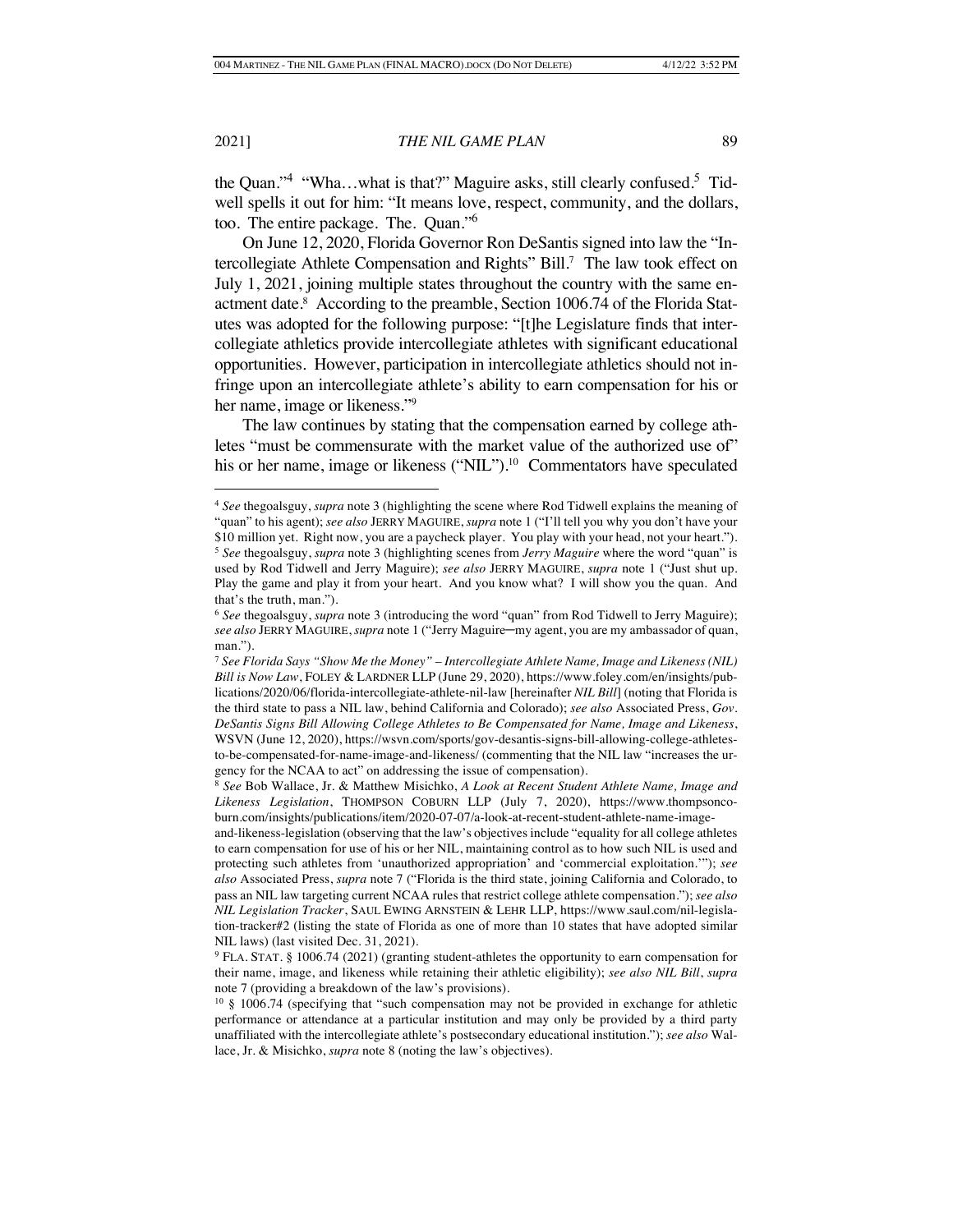what exactly "market value" may mean and who enforces and calculates the value once the law becomes enacted.<sup>11</sup> One legal analyst has commented that if the determination of "fair market value" were left to the National Collegiate Athletic Association ("NCAA") or its members, it "would be vulnerable to claims of illegal price fixing under federal antitrust law."12 Additionally, the college sports world has had its fair share of scandals in recent years, namely those involving accusations and ultimate findings of price fixing.13 With the recent controversy facing the NCAA, critics have disapproved state NIL bills as either codifying the goals of the organization (namely maintaining the "amateurism" model) or being too weak in its structure to be enforced effectively.14

Since this topic has become a contentious nationwide issue, the Department of Justice's Antitrust Division has recently become involved in applying pressure to the NCAA to allow NIL compensation and making sure that any new policies are not anticompetitive, such as amounting to illegal price-fixing.15

<sup>11</sup> *See* Wallace, Jr. & Misichko, *supra* note 8 ("It is likely that the market value of using a college athlete's NIL will be very dependent on the facts and circumstances of each case."); *see also* Matt Brown, *After Florida, What's Next for Name, Image and Likeness Legislation?*, EXTRA POINTS WITH MATT BROWN (June 16, 2020), https://extrapoints.substack.com/p/after-florida-whats-nextfor-name (quoting Darren Heitner, a lawyer involved in the bill drafting process who states that Florida will create specific regulations for calculating compensation at a later date).

<sup>12</sup> Michael McCann, *Legal Challenges Await After NCAA Shifts on Athletes' Name, Image, and Likeness Rights*, SPORTS ILLUSTRATED (Apr. 29, 2020), https://www.si.com/college/2020/04/29/ncaa-name-image-likeness-changes-legal-analysis (quoting a working group, hired by the NCAA, who state that development of a "'regulatory system in which payments from third parties to student-athletes' are compared to a 'fair market value standard[]'" may be difficult to maintain); *see also* Steve Berkowitz, *New Name, Images, Likeness Lawsuit Against NCAA Could Put Hundreds of Millions of Dollars at Stake,* USA TODAY (June 15, 2020, 8:56 PM), https://www.usatoday.com/story/sports/college/2020/06/15/ncaa-lawsuit-over-athletes-images-

likeness-puts-big-money-stake/3189283001/ (stating that the NCAA is pursuing "an exemption from federal and state antitrust law that would allow it to continue its anticompetitive practices without legal repercussion.").

<sup>13</sup> *See* Robert B. Barnett, Jr., J.D., *NCAA Found to be Guilty of a Sherman Act Price-Fixing Scheme but the Remedy Leaves the Rules Mostly in Place*, VITALLAW (Mar. 11, 2019), https://www.vitallaw.com/news/top-story-n-d-cal-ncaa-found-to-be-guilty-of-a-sherman-act-price-fixing-schemebut-the-remedy-leaves-the-rules-mostly-in-place/ald01953bc1f07d401000b34b90b11c18cbab02

<sup>(</sup>describing the trial findings of the case); *see also* Alston v. NCAA (*In re* NCAA Ath. Grant-In-Aid Cap Antitrust Litig.), 958 F.3d 1239 (9th Cir. 2020) (affirming the trial court's finding that the NCAA and affiliated schools illegally price fixed "grant-in-aid" for student-athletes).

<sup>14</sup> *See* Derek Helling, *Florida's NIL Law Makes the State Another Predator for College Athletes' Economic Interests*, ADVOC. FOR FAIRNESS IN SPORTS (June 15, 2020), https://advocacyforfairnessinsports.org/feature-stories/legislation/floridas-nil-law-makes-the-state-another-predator-forcollege-athletes-economic-interests/ (arguing that the Florida NIL bill protects the NCAA's "amateurism" model); *see also* Ray Glier, *California NIL Law Is Weak, Leaving NCAA Athletes On Their Own, Professor Says*, FORBES (Nov. 19, 2019, 9:47 AM), https://www.forbes.com/sites/rayglier/2019/11/19/california-law-weak-so-athletes-on-their-own-with-nil/ (arguing that the California NIL bill lacks enforcement clauses, such as who will enforce the law and what constitutes a violation of the law).

<sup>15</sup> *See* Lauren Hirsch, *DOJ Antitrust Chief Met With NCAA As it Faces Pressure to Let College Athletes Make Money*, CNBC (Jan. 14, 2020, 5:41 PM), https://www.cnbc.com/2020/01/14/doj-antitrust-chief-met-with-ncaa-over-rules-for-paying-college-athletes.html (recounting a meeting where NCAA representatives convened with the chief of the antitrust division in the Department of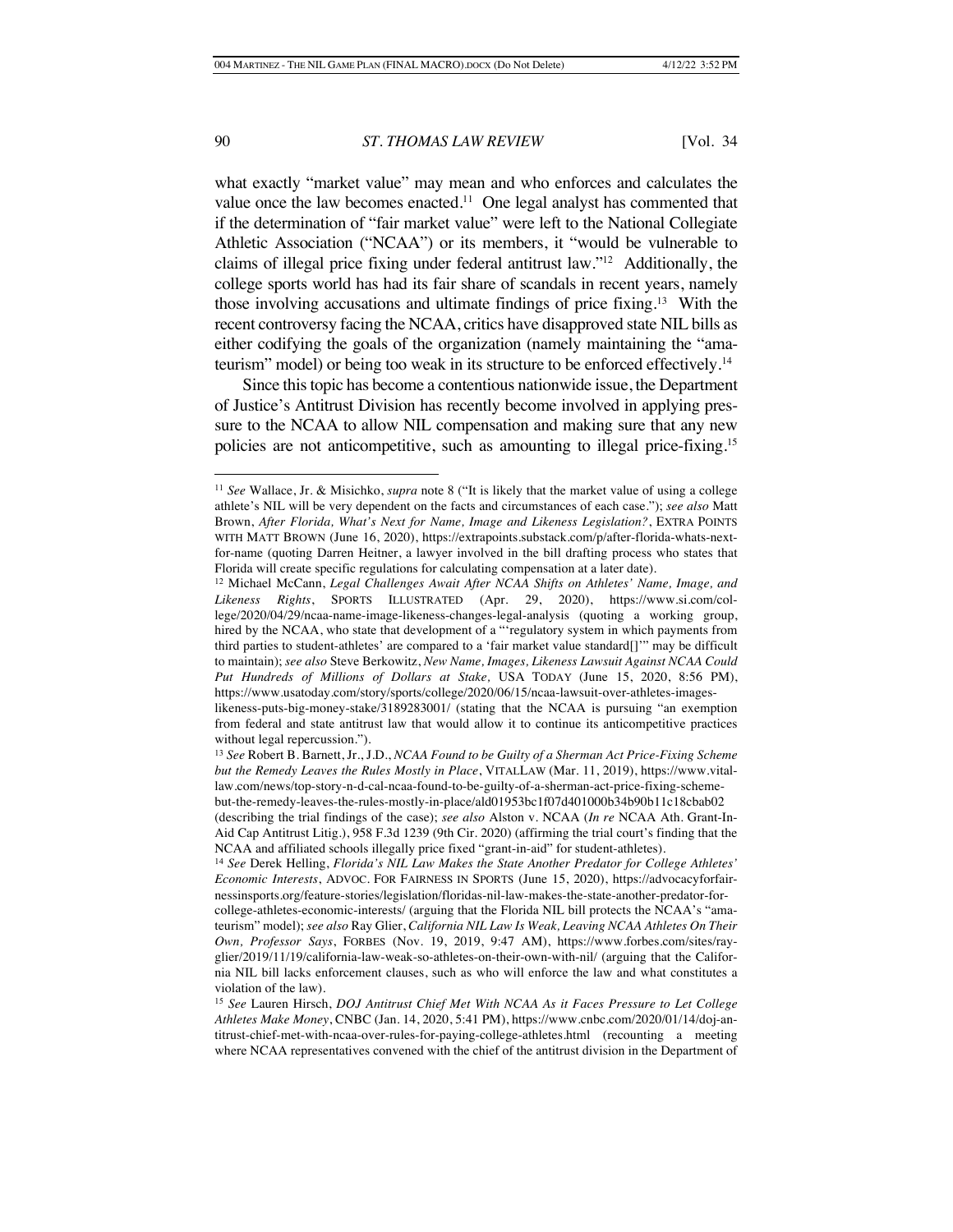There have been federal bills proposed in the House of Representatives addressing the NIL compensation issue.16 However, the passing of a federal NIL law that will preempt state laws is something that may not come in the near future, according to some commentators.17 Florida is taking advantage of the situation both with the federal government and with other states; because Florida is one of the first states in the nation with an active NIL law, "colleges in Florida may already be enjoying an advantage in the highly competitive college recruiting market."18

This Comment analyzes how the Florida Legislature should create an independent commission in partnership with the Florida Board of Governors and the State Board of Education to help determine what the fair market value of a student-athlete's NIL is, ensure compliance with the NIL law, and mitigate the potential occurrence of illegal price-fixing among the NCAA and affiliate schools.19 Part II will analyze recent court cases, such as the ruling of *In re National Collegiate Athletic Association Athletes Grant-in-Aid Cap Antitrust Litigation*, 958 F.3d 1239 (9th Cir. 2020), which found the NCAA and eleven of its thirty-two conferences liable of horizontal price-fixing, as well as recent scandals of conflicts of interest in Florida college sports.<sup>20</sup> Part III analyzes the

Justice); *see also* Brent Kendall & Louise Radnofsky, *U.S. Antitrust Chief Signals Skepticism of NCAA in Athlete Pay Fight*, WALL ST.J. (Jan. 15, 2020, 6:29 PM), https://www.wsj.com/articles/us-antitrust-chief-signals-skepticism-of-ncaa-in-athlete-pay-fight-11579117132 (reporting that the Department of Justice is watching the NIL situation closely).

<sup>16</sup> *See* Dennis Dodd, *Bipartisan Name, Image, Likeness Bill Introduced to U.S. House Would Supersede State Laws for College Athletes*, CBS SPORTS (Sept. 25, 2020, 10:33 AM), https://www.cbssports.com/college-football/news/bipartisan-name-image-likeness-bill-introducedto-u-s-house-would-supersede-state-laws-for-college-athletes/ (discussing multiple bills submitted by Congress members); *see also* Dan Murphy, *Bipartisan Federal NIL Bill Introduced for College Sports,* ESPN (Sept. 24, 2020), https://www.espn.com/college-sports/story/\_/id/29961059/bipartisan-federal-nil-bill-introduced-college-sports (noting that if a federal law is to preempt the current state laws, "Congress will have to agree on a solution during the first six months of 2021.").

<sup>17</sup> *See* Brown, *supra* note 11 ("But you have Congress, which is notoriously slow to move on anything, and in an election year, and in the middle of a global pandemic, and even earlier in the year, when you had Congress so focused on impeachment…that's going to be a challenge."); *see also*  Len Simon, *Florida is Ground Zero in the Debate Over Pay for College Athletes | Opinion,* SUN SENTINEL (June 17, 2020, 3:44 PM), https://www.sun-sentinel.com/opinion/commentary/fl-opcom-college-athletes-images-20200617-pkeooig7r5athbqlc4ot7roafy-story.html ("But Congress is exceptionally distracted by COVID, racial tensions, and members' own reelections, so it will be hard to get Congress to pass NIL legislation any time soon.").

<sup>18</sup> Rudy Hill & Jonathan D. Wohlwend, *Florida Law Will Allow College Athletes to Profit from Name, Image, and Likeness Starting Summer 2021*, BRADLEY (June 25, 2020), https://www.bradley.com/insights/publications/2020/06/florida-law-will-allow-college-athletes-to-profit-from-

name-image-and-likeness-starting-summer-2021 (suggesting that "[o]ther states are likely feeling pressure from the new Florida law[.]"); *see also* Demetrius Harvey, *Signed Into Law, Florida to Allow College Athletes to Make Money for NIL*, SPORTS ILLUSTRATED (June 12, 2020), https://www.si.com/college/florida/football/florida-governor-signs-law-allow-college-athletes-

compensation-nil (quoting Governor Ron DeSantis after signing the bill into law: "I just want to say Florida is leading on this and if you're a blue-chip high school recruit out there trying to figure out where to go I think any of our Florida schools is a great landing spot[.]").

<sup>19</sup> *See infra* Part IV.

<sup>20</sup> *See infra* Part II.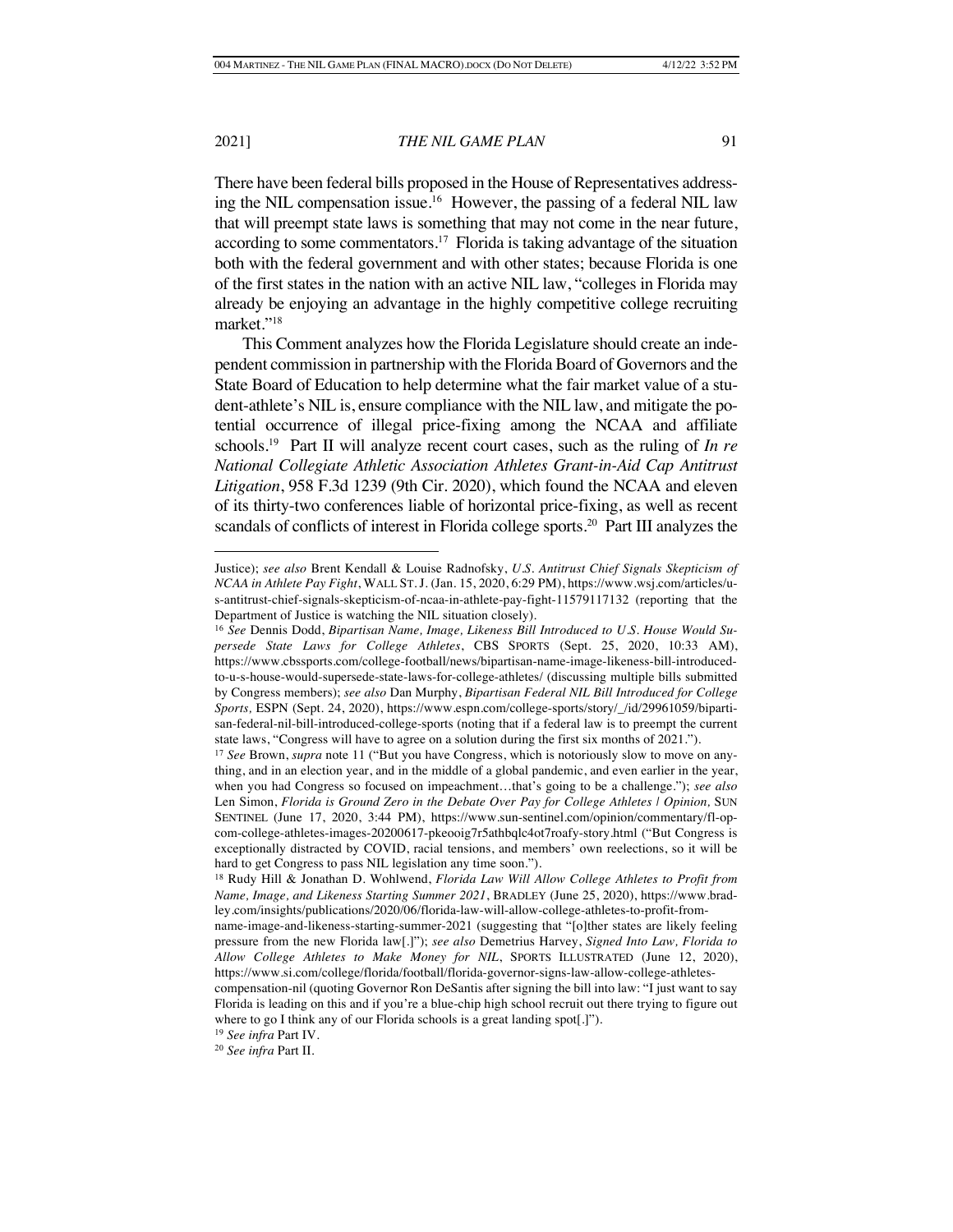benefits of transparency in regulation and the potential conflicts of interest that can arise with related parties to an NIL contract.21 Part IV will propose a solution to prevent conflicts of interest from entering the realm of NIL compensation and potentially limit price-fixing.22 Part V will conclude with an overview of the proposed solution and how this will protect student-athletes in the realm of NIL compensation.<sup>23</sup>

#### II. BACKGROUND

#### A. NCAA AND ITS AFFILIATES FOUND LIABLE OF PRICE-FIXING

In the case of *In re National Collegiate Athletic Association Athletes Grantin-Aid Cap Antitrust Litigation*, it was held that the NCAA and affiliate schools were liable for conspiring in a price-fixing scheme, which ignited the flame on student-athlete compensation*.* 24 First appearing in the District Court for the Northern District of California, the court held that the NCAA's "limits on the education-related [benefits] schools can offer [sic] violate federal antitrust law."25 To reach this holding, the court used the Rule of Reason, a three-step test applied to the analysis of "anti-competitive rules set by sports leagues" under § 1 of the Sherman Act.26

For instance, under the first step of the three-step test, a court must determine the relevant market; both parties agreed that it was one "for a college education combined with athletics, or, alternatively, the market for the studentathletes' athletic services."27 Using an analysis under the theory of monopsony,

<sup>21</sup> *See infra* Part III.

<sup>22</sup> *See infra* Part IV.

<sup>23</sup> *See infra* Part V.

<sup>24</sup> *See Alston*, 958 F.3d at 1239 (affirming the trial court's finding that the NCAA and affiliated schools illegally price fixed "grant-in-aid" for student-athletes); *see also* Marc Edelman, *Ninth Circuit Upholds That NCAA Violates Antitrust Law; Judge Describes College Sports As A 'Cartel'*, FORBES (May 19, 2020, 12:30 AM), https://www.forbes.com/sites/marcedelman/2020/05/19/ninthcircuit-upholds-finding-ncaa-violates-antitrust-law-concurring-judge-correctly-describes-collegesports-as-a-cartel (noting that the decision "seems to open the door for broader legal challenges to the NCAA's limits on athlete compensation both by NCAA member colleges and third-party endorsers.").

<sup>25</sup> Zachary Zagger, *NCAA Wants Clarity On Capping Academic Awards At \$5.6K*, LAW360 (Sept. 23, 2020), https://www.law360.com/articles/1313004/ncaa-wants-clarity-on-capping-academicawards-at-5-6k (restating the findings of the trial court); s*ee also* Barnett, Jr., *supra* note 13 (describing the trial findings of the case).

<sup>26</sup> *See* Audrey Anderson, *Ninth Circuit Upholds District Court's Ruling in "Pay for Play" Case Against NCAA,* JD SUPRA (May 21, 2020), https://www.jdsupra.com/legalnews/ninth-circuit-upholds-district-court-s-68346/. (highlighting the rational of the Ninth Circuit Court of Appeal's ruling, including the holding that affirmed the district court's analysis with the Rule of Reason); *see also In re* NCAA Ath. Grant-In-Aid Antitrust Litig*.,* 375 F. Supp. 3d 1058, 1066 (N.D. Cal. 2019), *aff'd*, 958 F.3d 1239 (9th Cir. 2020) ("Horizontal price fixing among competitors is usually a per se violation of antitrust law. However, because "a certain degree of cooperation is necessary to market athletics competition, the Court applies the Rule of Reason.").

<sup>27</sup> *In re* NCAA Ath. Grant-In-Aid Antitrust Litig*.,* 375 F. Supp. 3d at 1066–67 (N.D. Cal. 2019)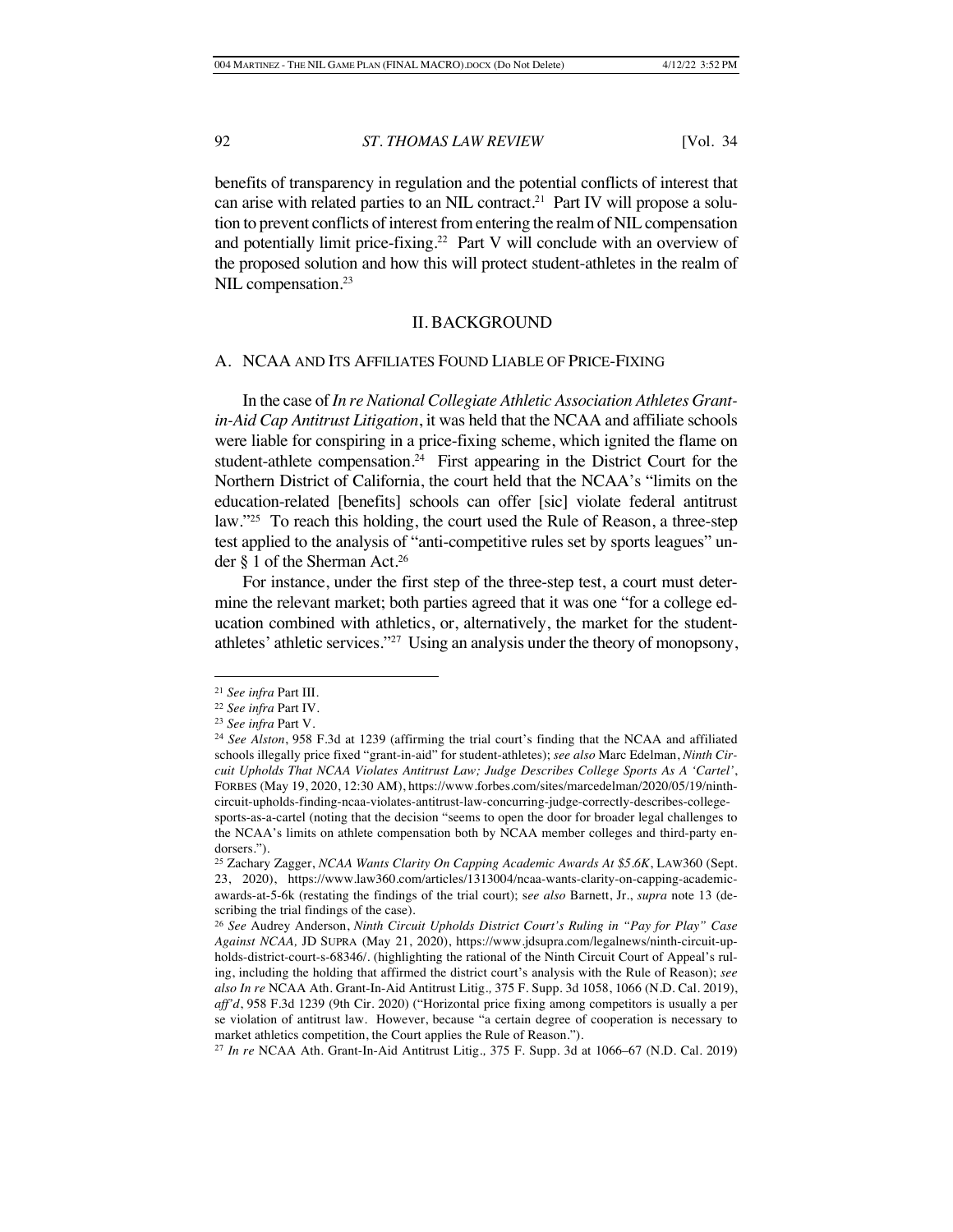the court noted that the schools were the buyers and the student-athletes were the sellers "in a market for recruits' athletic services and licensing rights."28 Additionally, the court held that student-athletes do not have an alternative market to receive "a college education, high-level television exposure, and opportunities to enter professional sports other than from" the NCAA and its affiliate schools.29

The court went on to hold that the NCAA and its affiliates failed to provide reasonable justifications for the challenged rules when the burden shifted to them.30 As noted in the opinion, the NCAA could not provide a clear definition for the word "amateur" to go along with its justification that the rules were "procompetitive because 'amateurism is a key part of demand for college sports[.]'"<sup>31</sup> Also, the NCAA's constitution used the word "'amateurs' to describe the amateurism principle, [but was] thus [using a] circular [definition]."<sup>32</sup> In addition to the court ruling, this definition of "amateur" has been met with criticism by analysts as not giving a definitive explanation of the term.<sup>33</sup> In

<sup>(</sup>applying the same market definition from O'Bannon v. Nat'l Collegiate Athletic Ass'n, 7 F. Supp. 3d 955, 986 (N.D. Cal 2014)); *see also* Anderson, *supra* note 26 (noting that the NCAA amateurism rules applied to "the market for student athletes' 'labor'").

<sup>28</sup> *In re* NCAA Ath. Grant-In-Aid Antitrust Litig*.,* 375 F. Supp. 3d at 1067 (explaining that a monopsony is "sometimes referred to as a buyers' cartel[.]"). *See* Barnett, Jr., *supra* note 13 ("The court concluded, therefore, that the NCAA had monopsony power (buyers' power) to restrain student-athlete compensation in any way and at any time they wish, without any meaningful risk of diminishing their market dominance."); *see also Monopsony*, BLACK'S LAW DICTIONARY (11th ed. 2019) (defining monopsony as "[a] market situation in which on buyer controls the market.").

<sup>29</sup> *In re* NCAA Ath. Grant-In-Aid Antitrust Litig*.,* 375 F. Supp. 3d at 1067 (using an economic expert's testimony that concluded that "the most talented athletes [including the Plaintiffs] are concentrated in the respective markets for Division I basketball and FBS football" and that "possible alternatives, such as the National Association of Intercollegiate Athletics (NAIA) or the National Christian College Athletic Association (NCCAA), have not proved to be viable substitutes[.]"). *See*  Barnett, Jr., *supra* note 13 ("The elite athletes have no other market in which to sell their services other than the Division I schools (professional leagues cannot hire them and the lower NCAA divisions do not provide equal opportunities).").

<sup>30</sup> *See In re* NCAA Ath. Grant-In-Aid Antitrust Litig*.,* 375 F. Supp. 3d at 1070 (stating that the Defendants "did not offer evidence to establish that the challenged compensation rules, in and of themselves, have any direct connection to consumer demand."); *see also* Barnett, Jr., *supra* note 13 ("The NCAA offered two: consumer demand for amateurism and integration, neither of which the court was buying.").

<sup>31</sup> *In re* NCAA Ath. Grant-In-Aid Antitrust Litig*.,* 375 F. Supp. 3d at 1070 ("Defendants rely on the notion that it is the 'principle' of amateurism that drives consumer demand, and that the challenged restraints are procompetitive because they 'implement' or 'effectuate' that principle."); *see also* Barnett, Jr., *supra* note 13 ("As for the consumer demand for amateurism, the NCAA was never even able to establish a working definition of amateurism beyond 'not for pay.'").

<sup>32</sup> *In re* NCAA Ath. Grant-In-Aid Antitrust Litig*.,* 375 F. Supp. 3d at 1070–71 (quoting a former commissioner of the SEC that admitted that the term amateurism is "just a concept that I don't even know what it means. I really don't."). *See* Anderson, *supra* note 26 ("While the NCAA may appropriately justify rules that differentiate college sports as 'amateur,' it failed to support its contention that amateurism depends upon student-athletes being paid 'not a penny more' than COA [Cost of Attendance].").

<sup>33</sup> *See* Dan Wolken, *More College Athlete Reform? That's Tough When 'Amateurism' Means Whatever the NCAA Proclaims it Does*, USA TODAY (May 15, 2019, 8:19 AM), https://www.usatoday.com/story/sports/college/columnist/dan-wolken/2019/05/15/ncaa-reform-amateurism-means-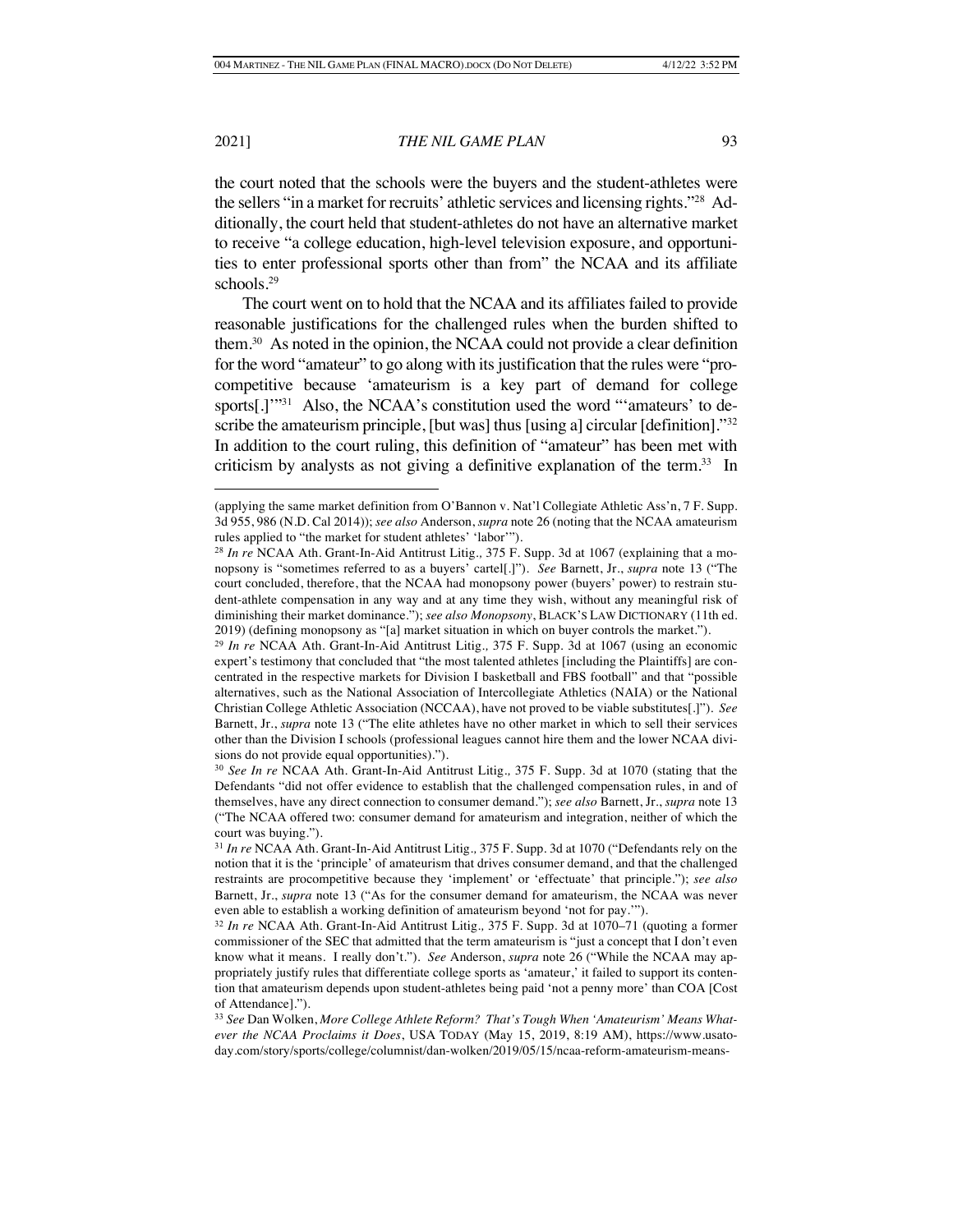response to the NCAA's argument that amateurism was a driver in consumer demand, the court refused it, observing that there was no evidence of consumer demand decreasing if compensation increased.<sup>34</sup> The court ultimately entered judgment in favor of the student-athletes, finding the NCAA and its affiliates liable for anticompetitive practices.<sup>35</sup>

#### B. SUPREME COURT RULES FOR STUDENT-ATHLETES

On June 21, 2021, the United States Supreme Court issued a unanimous decision finding that the NCAA had "illegally restricted education-based benefits that could be used as compensation to student athletes."36 The Court clarified a decades-old debate on what standard the NCAA's actions would be subject to and concluded that the organization's "compensation rules should receive ordinary 'rule of reason' scrutiny under the antitrust laws."37 Associate Justice Brett Kavanaugh noted in his concurring opinion that the NCAA and its

#### Barnett, Jr., *supra* note 13.

whatever-ncaa-proclaims-does/3676682002/ (stating that "[n]o matter what the NCAA does, it will proclaim that it has maintained its status as an amateur organization. When you own a concept that has no real value in any other context, you can make the words mean whatever you want."); *see also* Virginia A. Fitt, *The NCAA's Lost Cause and the Legal Ease of Redefining Amateurism*, 59 DUKE L.J. 556, 558 (2009) (arguing that the NCAA's definition of "amateurism" provides the organization "insulation . . . from areas of the law [like 'labor law, antitrust violations and tax liability'] that would otherwise apply[.]").

<sup>34</sup> *See In re* NCAA Ath. Grant-In-Aid Antitrust Litig., 375 F. Supp. 3d at 1074–80 (describing Plaintiff's expert witness's survey that showed support for the conclusion "that the current limits on student-athlete compensation, to the extent they relate to the scenarios that he tested, are not necessary to preserve consumer demand.");

As the court pointed out, as the permissible benefit levels have arisen in recent years in response to *Bannon*, the popularity of college football and basketball has only grown. If that is true, the court asked, how can anyone really claim that the reduced amateurism (they were, after all, being paid more) was adversely affecting consumer demand?

<sup>35</sup> *See In re* NCAA Ath. Grant-In-Aid Antitrust Litig., 375 F. Supp. 3d at 1110 ("Allowing each conference and its member schools to provide additional education-related benefits without NCAA caps and prohibitions, as well as academic awards, will help ameliorate their anticompetitive effects and may provide some of the compensation student-athletes would have received absent Defendants' agreement to restrain trade."); *see also* Barnett, Jr., *supra* note 13 (summarizing the court's reasoning in reaching its holding).

<sup>36</sup> Ron Blitzer, *Supreme Court Sides with Student Athletes, Rules NCAA Improperly Capped Education-Related Benefits,* FOX NEWS (June 21, 2021), https://www.foxnews.com/sports/supremecourt-ncaa-student-athlete-decision (noting that the case was brought to the Court "by current and former student athletes who played college football, as well as men's and women's college basketball."). *See also* National Collegiate Athletic Ass'n v. Alston, 141 S. Ct. 2141 (2021), *aff'd*, 958 F. 3d 1239 (9th Cir. 2020).

<sup>&</sup>lt;sup>37</sup> National Collegiate Athletic Ass'n v. Alston, 141 S. Ct. at 2167 (Kavanaugh, J., concurring) (emphasizing that the Court's ruling does not address the NCAA's remaining compensation rules that are not education-related).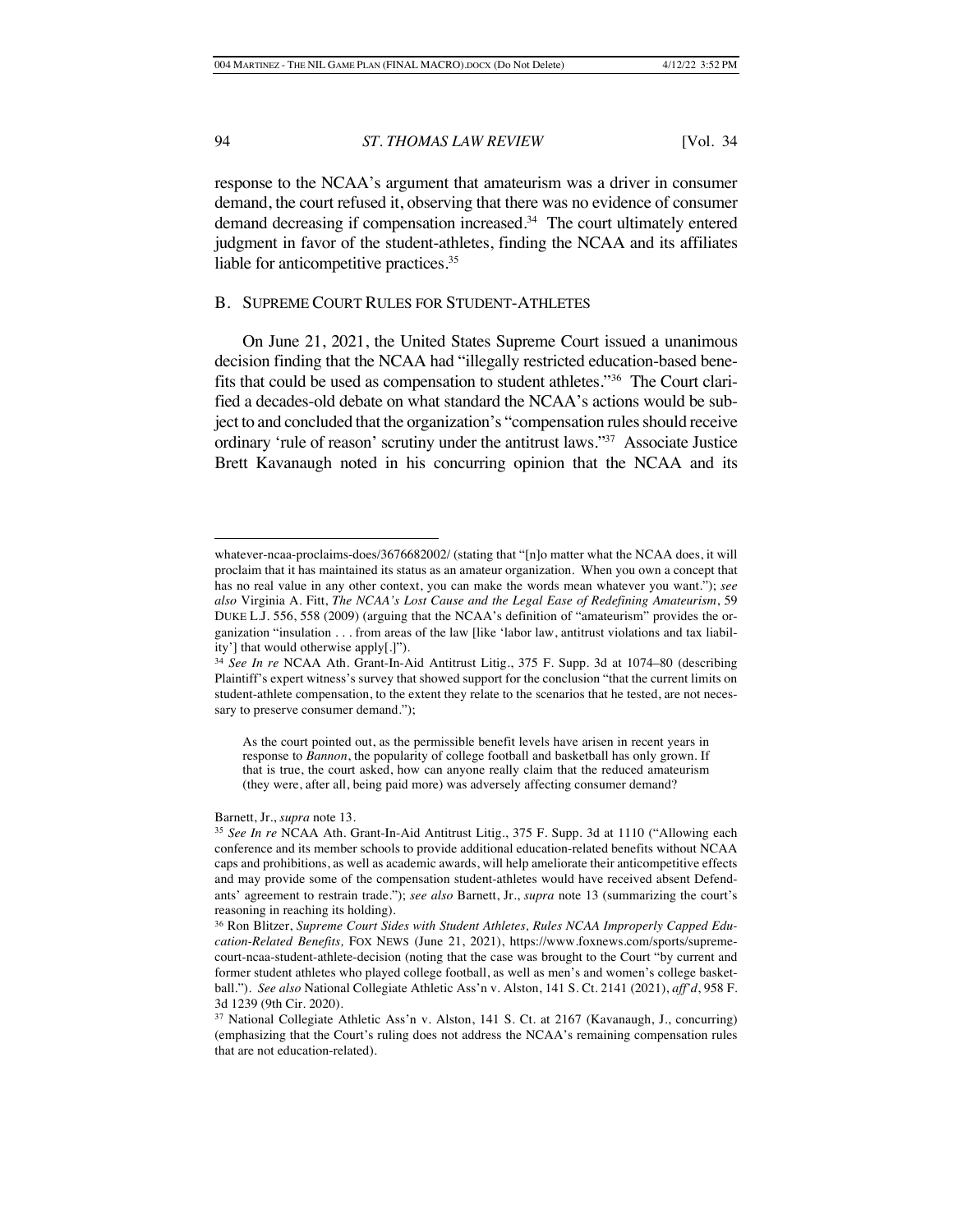affiliates generate billions of dollars a year, with the flow of money going to everyone involved except the student-athletes themselves.<sup>38</sup>

# C. CONFLICTS OF INTEREST SCANDALS AMONG AGENTS, COACHES, AND RELATED PARTIES IN COLLEGE SPORTS

The college sports world and the NCAA have always had their fair share of scandals over the years.<sup>39</sup> One commentator described the situation succinctly:

For all of the outrage, the real scandal is not that students are getting illegally paid or recruited, it's that two of the noble principles on which the NCAA justifies its existence – "amateurism" and the "student-athlete" – are cynical hoaxes, legalistic confections propagated by the universities so they can exploit the skills and fame of young athletes.40

One recent example is the 2017 Division I basketball recruiting scandal, which involved over 20 schools, sports agents, head coaches, and corporate executives.41 The Federal Bureau of Investigation ("FBI") conducted a probe that included phone call wiretaps and undercover work that discovered "cash advances, as well as entertainment and travel expenses for high school and college prospects and their families."42 Charges ranged from bribery with Christian

<sup>&</sup>lt;sup>38</sup> Justice Kavanaugh described the nature of the money found in college athletes by noting that coaches and athletic directors take home between "six- and seven-figure salaries" while student athletes, many of them "African American and from lower-income backgrounds, end up with little or nothing." *Id.* at 2168.

<sup>39</sup> *See* Taylor Branch, *The Shame of College Sports*, THE ATLANTIC (October 2011), https://www.theatlantic.com/magazine/archive/2011/10/the-shame-of-college-sports/308643/

<sup>(</sup>providing a history of college sports scandals, including scandals involving Reggie Bush and Cam Newton); *see also* Alan Rubenstein, *The 25 Biggest Scandals in NCAA History,* BLEACHER REP. (Sept. 20, 2010), https://bleacherreport.com/articles/468221-the-25-biggest-scandals-in-ncaa-history (providing summaries of NCAA scandals).

<sup>40</sup> Branch, *supra* note 39 (noting that during the 2009–2010 recession, "the football-crazed Southeastern Conference (SEC), became the first to crack the billion-dollar barrier in athletic receipts."). *See* Adam Prescott, *What's the Cost of Not Playing? Financial Impact of College Football Revenue at Big Ten Schools*, SPORTS ILLUSTRATED (Aug. 16, 2020), https://www.si.com/college/ohiostate/news/football-revenue-big-ten-schools (reporting that the Big Ten made \$781.5 million in revenue in fiscal year 2019, making it the most profitable conference).

<sup>41</sup> *See* Mitch Sherman, *Everything You Need to Know About the College Basketball Scandal*, ESPN (Feb. 23, 2018), https://www.espn.com/mens-college-basketball/story/\_/id/22555512/explainingncaa-college-basketball-scandal-players-coaches-agents (providing background information regarding the basketball scandal); *see also* Billy Witz, *Who's on Trial in the College Basketball Scandal? Not the Big Names*, N.Y. TIMES (Apr. 23, 2019), https://www.nytimes.com/2019/04/23/sports/college-basketball-trial-arizona-lsu.html (reporting on the bribery trials of Christian Dawkins, a sports agent, and Merl Code Jr., a shoe company consultant).

<sup>42</sup> Pat Forde & Pete Thamel, *Exclusive: Federal Documents Detail Sweeping Potential NCAA Violations Involving High-Profile Players, Schools*, YAHOO! SPORTS (Feb. 23, 2018), https://sports.yahoo.com/exclusive-federal-documents-detail-sweeping-potential-ncaa-violations-involving-high-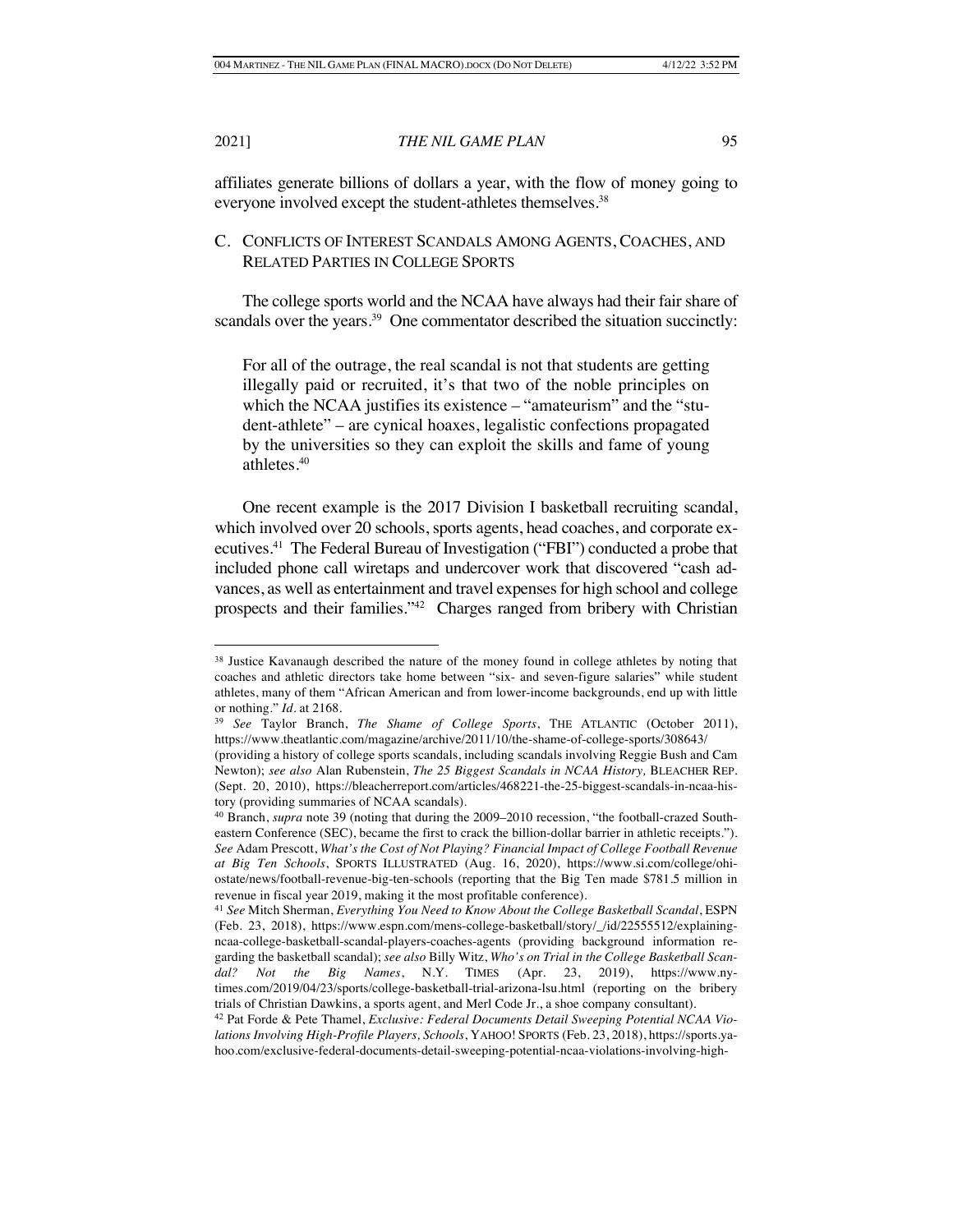Dawkins, an up-and-coming sports agent, to fraud with James Gatto, an Adidas executive.<sup>43</sup>

Florida has also had its own scandals in college sports, some involving the University of Miami ("UM") and Florida State University ("FSU") athletics programs.44 The most recent scandal was in 2011, when Nevin Shapiro ("Shapiro"), a former booster for UM, "alleged that he showered dozens of Miami players with improper gifts, from prostitutes to jewelry, over a period of eight years."45 This activity occurred between 2002 and 2010 and was corroborated by many former UM players in a Yahoo! Sports investigation on the scandal.<sup>46</sup> It also included cooperation with coaches and a sports agency; Shapiro described top-tier high school recruits, like Ray-Ray Armstrong and Dryon Dye, being delivered to his "home or luxury suite so the booster could make recruiting pitches to them," as well as Shapiro securing ownership in Axcess Sports, who signed with "two first-round picks from Miami's program."47

profile-players-schools-103338484.html (detailing released documents for the FBI investigation, including balance sheets from an involved sports agency that "listed several [players] who were in high school or college as receiving four-figure and five-figure payments[.]"). *See* Sherman, *supra*  note 41 ("The federal officials alleged that the coaches took cash bribes from business managers and financial advisers in exchange for the coaches' influence to direct selected players and their families to retain the services of the advisers who provided the bribes once the players entered the NBA.").

<sup>43</sup> *See* Witz, *supra* note 41 (noting that assistant coaches at involved schools have been fired and have faced imprisonment "[b]ut no top Adidas executives and only one head coach…have lost their jobs."); *see also* Sherman, *supra* note 41 (describing Christian Dawkin's involvement in the scheme, including "arrang[ing] payments to" assistant coaches).

<sup>44</sup> *See U. of Miami's 'Booster Bombshell': 'The Craziest Scandal in NCAA History',* THE WEEK (Jan. 8, 2015), https://theweek.com/articles/482403/u-miamis-booster-bombshell-craziest-scandalncaa-history [hereinafter *U. of Miami's 'Booster Bombshell'*] (providing background information of the scandal, including interviews from a former UM booster); *see also SPORTS PEOPLE: FOOTBALL; Cash Bounties Reported at Miami,* N.Y. TIMES (May 21, 1994), https://www.nytimes.com/1994/05/21/sports/sports-people-football-cash-bounties-reported-at-miami.html (summarizing "pay-for-play" scheme involving Luther Campbell of 2 Live Crew, National Football League ("NFL") players, and UM football players).

<sup>45</sup> *U. of Miami's 'Booster Bombshell'*, *supra* note 44 (providing background information of the scandal, including interviews from a former UM booster). *See* Charles Robinson, *Renegade Miami Football Booster Spells Out Illicit Benefits to Players*, YAHOO! SPORTS (Aug. 16, 2011), https://sports.yahoo.com/news/renegade-miami-football-booster-spells-213700753--spt.html (reporting that Shapiro is also serving a prison sentence "for his role in a \$930 million Ponzi scheme" and admitted to "provid[ing] thousands of impermissible benefits to at least 72 athletes from 2002 through 2010.").

<sup>46</sup> *See* Robinson, *supra* note 45 (stating that "eight former Miami players or recruits confirmed receiving illicit benefits from Shapiro[,]" ranging from parties in Miami Beach hotels and on his \$1.6 million yacht to group outings to high-end restaurants and clubs); *see also U. of Miami's 'Booster Bombshell'*, *supra* note 44 (noting that the Yahoo! Sports investigation involved "nearly 100 interviews with individuals in six states…and [the audit of] tens of thousands of financial, business, and cell phone records.").

<sup>47</sup> Robinson, *supra* note 45 (describing one instance corroborated by head coach Frank Haith where Shapiro "paid \$10,000 to help secure the commitment of recruit of DeQuan Jones" for the Miami basketball team). *See* Andrew Kulha, *Nevin Shapiro: 5 Most Shocking Allegations Liked to Miami Booster*, BLEACHER REP. (Aug. 17, 2011), https://bleacherreport.com/articles/809464-nevinshapiro-5-most-shocking-allegations-linked-to-miami-booster (describing a \$50,000 payment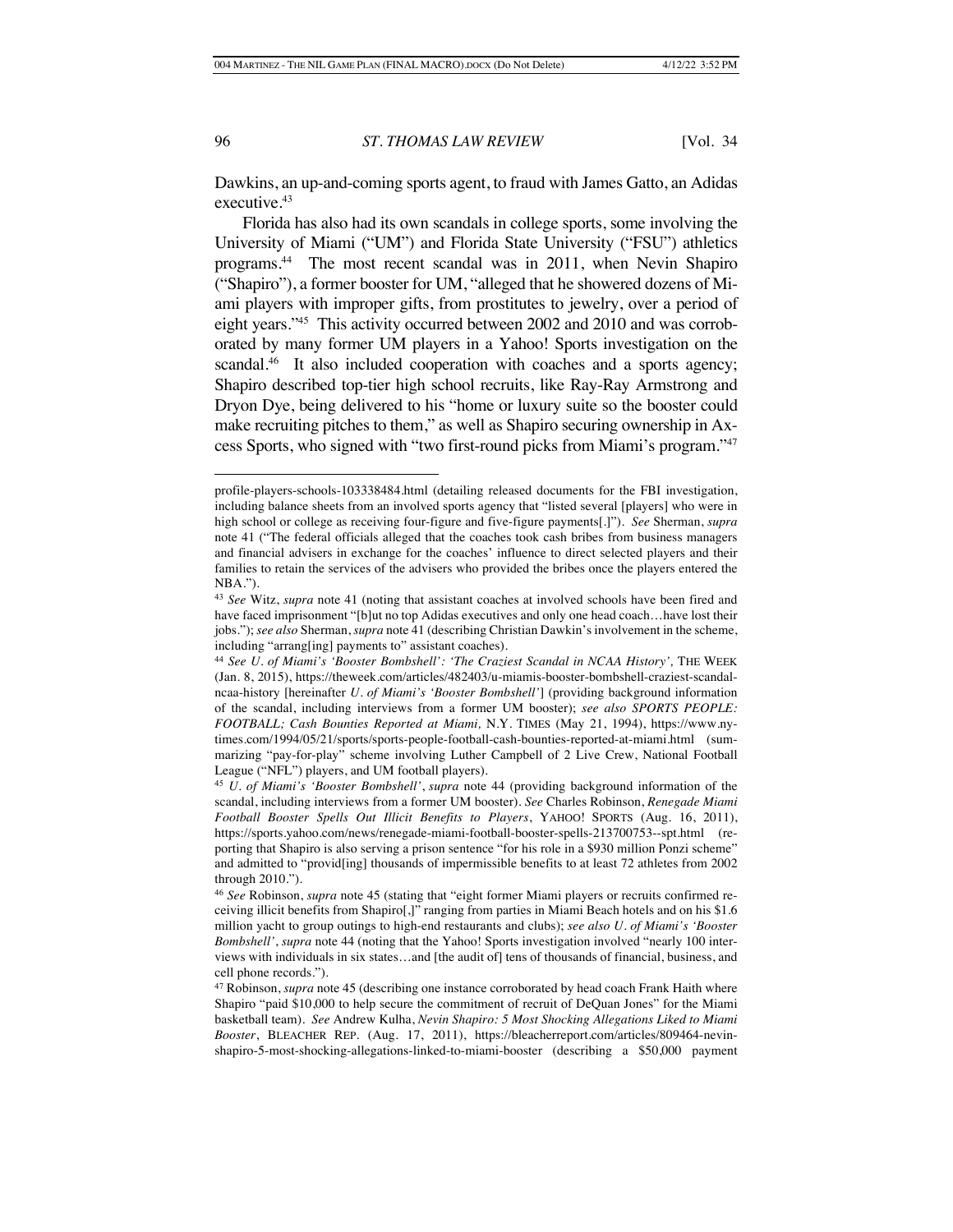It was reported that Shapiro's activity with UM would violate multiple NCAA bylaws, including the following: Bylaw 11, which "involv[es] impermissible compensation to coaches"; Bylaw 12, which "involv[es] amateurism of athletes"; and Bylaw 16, which "involv[es] extra benefits to athletes."48 After investigations concluded, UM faced several sanctions from the NCAA, including the loss of 9 scholarships over 3 seasons for football and 3 scholarships over 3 seasons for basketball, and was placed on 3 years' probation after being found guilty of "lack of institutional control[.]"49

The NCAA also investigated FSU after an academic cheating scandal in 2009.50 The organization reported that FSU used a learning specialist to help student-athletes with school work, such as typing "portions of papers for at least three athletes and also provid[ing] answers to an online psychology course quiz by instructing another athlete to complete the quiz on behalf of the athletes enrolled in the course."<sup>51</sup> It was reported that the cheating was facilitated by "unethical conduct by three former staff members and a failure to monitor by the university."52 In the end, the FSU Athletic Department stated that it would "vacate 12 wins in football, 22 wins in men's basketball, a NCAA post season

Shapiro made to one player as well as the purchase of two Cadillac Escalades for the player and his fiancé).

<sup>48</sup> Robinson, *supra* note 45 (describing NCAA investigation into the scandal and listing possible NCAA bylaw violations by Shapiro). *See U. of Miami's 'Booster Bombshell'*, *supra* note 44 (quoting then-UM president Donna Shalala, who stated "I have insisted upon complete, honest, and transparent cooperation with the NCAA from our staff and students.").

<sup>49</sup> Barry Jackson & Manny Navarro, *UM's Judgment Day: The Nevin Shapiro Scandal*, MIAMI HERALD, http://media.miamiherald.com/static/media/projects/nevin-shapiro-scandal-timeline/ (last visited Dec. 31, 2021) (detailing sanctions UM faced by the NCAA). *See* Rachel Axon, *NCAA on Shapiro case: Miami Losing Football, Hoops Scholarships*, USA TODAY (Oct. 22, 2013), https://www.usatoday.com/story/sports/ncaaf/acc/2013/10/22/ncaa-announces-sanctions-miami-

hurricanes-infractions-case-nevin-shapiro-loss-of-scholarships/3146343/ ("Former assistant football coaches Clint Hurtt and Aubrey Hill and former assistant basketball coach Jorge Fernandez were given two-year 'show cause' orders, effectively keeping them from working at the collegiate level.").

<sup>50</sup> *See FSU Gets Four Years Probation in Scandal,* JACKSONVILLE.COM (Mar. 6, 2009), https://amp.jacksonville.com/amp/15993797007 (detailing the academic cheating scandal in FSU); *see also* Heather Dinich, *NCAA Penalties Extend to 10 FSU Sports*, ESPN (Mar. 6, 2009), https://www.espn.com/college-football/news/story?id=3958292 ("The NCAA determined that a former learning specialist, academic adviser and tutor gave 'improper assistance' to Florida State athletes who were taking online courses.").

<sup>51</sup> Dinich, *supra* note 50 (reporting that academic fraud "is considered by the [NCAA Committee on Infractions] to be among the most egregious of NCAA rules violations."); *see also FSU Gets Four Years Probation in Scandal* , *supra* note 50 (stating that the cheating occurred mostly in the fall of 2006 to summer 2007).

<sup>52</sup> *FSU Gets Four Years Probation in Scandal*, *supra* note 50 ("The report says 61 Florida State athletes from all sports cheated on an online test from the fall of 2006 through summer 2007 or received improper help from staffers who provided them with answers to the exam and typed papers for them."); *see also Florida State Cheating Allegations Examined*, NPR (Oct. 15, 2009, 4:00 PM), https://www.npr.org/templates/story/story.php?storyId=113840355 (examining the release of a NCAA hearing regarding FSU and finding that the music course in question was one "where you could do the tests blind at your computer terminal, opening up the possibilities of fraud or inappropriate help[.]").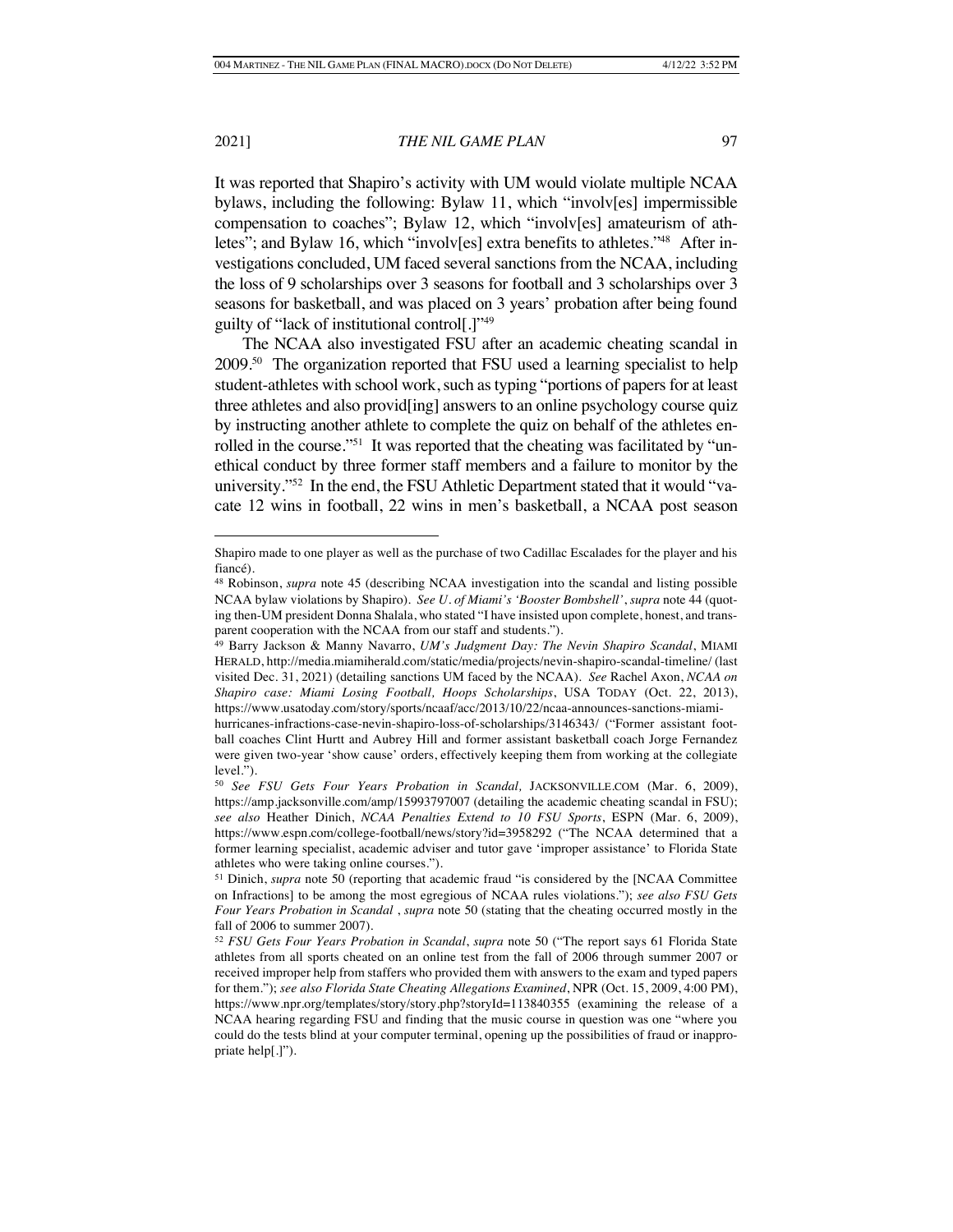baseball victory, one national championship in men's track and field, a NCAA tournament victory in women's basketball, as well as other wins in these and several other men's and women's sports."<sup>53</sup>

# III. DISCUSSION: WHAT FLORIDA MUST CONSIDER WITH ITS NIL LAW

With the aforementioned background of scandals plaguing the college sports world both nationally and in Florida, it is not surprising that some commentators have questioned the role of the NCAA and its affiliates in administering regulations on student-athletes.<sup>54</sup> Some coaches in college sports have been concerned about the role of agents when athletes can eventually exercise their NIL right to compensation.<sup>55</sup> Other insiders are concerned about how state NIL laws and rights will be regulated and if they will be regulated effectively.<sup>56</sup> Despite the work to be done on the finer details, there is a strong consensus that

<sup>53</sup> FrankDNole, *FSU's Academic Fraud Scandal Finally Comes To An End*, TOMAHAWK NATION (Feb. 7, 2010, 3:10 PM), https://www.tomahawknation.com/2010/2/7/1299742/fsus-academicfraud-scandal (reporting that "[t]he NCAA Committee on Infractions accepted all of FSU's selfimposed penalties of probation and scholarship reductions in the 10 sports in which 61 studentathletes were implicated in the wide spread fraud involving an online Music Appreciation course."). *See* Branch, *supra* note 39 (noting that NCAA penalties that would force FSU to vacate football wins "would doom coach Bobby Bowden's chance of overtaking Joe Paterno of Penn State for the most football wins in Division I history.").

<sup>54</sup> *See* Branch, *supra* note 39 (quoting Rick Johnson, a lawyer, who studied NCAA archives and commented "'What kind of nonprofit organization leases private jets?,'" after finding tax forms showing the NCAA spent \$1 million on private jets in 2006); *see also* Gentry Estes. *College Basketball's Trap: How Agents and Shoe Companies Team Up to Exploit Athletes* (Feb. 25, 2018, 6:15 PM), https://www.usatoday.com/story/news/2018/02/25/college-basketball-recruiting-scandal-system-traps-players/370215002/ ("The trap is operated by sports agents, coaches and financial advisers who lock promising young players into their networks, controlling their careers through college and the NBA, all to maximize their value to apparel companies intent on driving sales in the multibillion-dollar sneaker market.").

<sup>55</sup> *See* Dan Bernstein, *NCAA NIL Roundtable: How People Inside College Sports Would Change Name, Image and Likeness Rules,* SPORTING NEWS (Aug. 3, 2020), https://www.sportingnews.com/us/ncaa-football/news/ncaa-nil-college-sports-name-image-likeness/n4xzndl-

nun61hzx8w2ygiyh3 (quoting Stanford football coach, David Shaw: "I'm particularly concerned about agents . . . . My concern for young people is that they can be easily taken advantage [of], them and their inner families. They are not professionals yet. They don't have a lot of contacts or context for the world that they're getting into."); *see also* Dennis Dodd, *What's Ahead in the Name, Image and Likeness Rights Debate As Recommendations Set to Be Submitted*, CBS SPORTS (Apr. 22, 2020, 3:51 PM), https://www.cbssports.com/college-football/news/whats-ahead-in-the-name-image-andlikeness-rights-debate-as-recommendations-set-to-be-submitted/ ("All of it is going to require intense scrutiny. Several states already have agent registration laws. But those laws only work if they have teeth and the attorneys general of those states prosecute wrongdoers. With all these potential new clients on the market, those potential wrongdoers could be everywhere.").

<sup>56</sup> *See* Bernstein, *supra* note 55 (quoting Russ Turner, IC Irvine basketball coach: "It's going to be especially difficult to enforce those rules and figure out how players (and schools) who get outside those rules are going to be punished."); *see also Florida Student Athletes Will Now Get More Than Nil for NIL (Name, Image, Likeness)*, THE LOMNITZER LAW FIRM P.A. (June 13, 2020), https://www.lomnitzerlaw.com/florida-student-athletes-nil-law/ (quoting Governor Ron DeSantis that compensation will be structured and will not become "the wild west").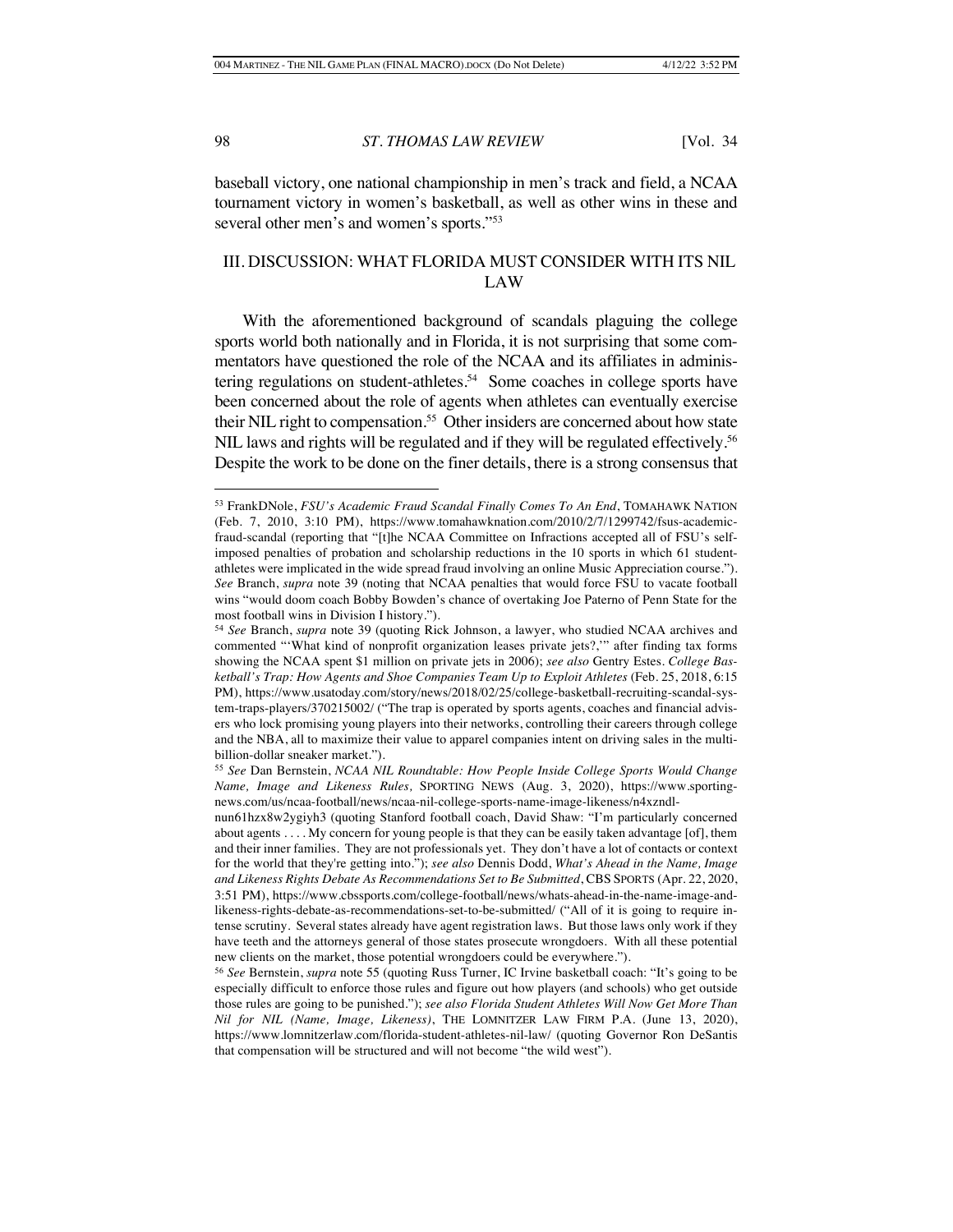the Florida NIL law is a move in the right direction for college athletes to earn compensation.57

Here in Florida, Miami Hurricanes athletic director, Blake James, has expressed concern over how the NIL law will impact recruitment of athletes to Florida schools by stating, "[w]e don't want to turn this into one where there's lucrative financial deals to incentivize young people to go to school A over school B."58 The Florida NIL law, however, seems to minimize this issue by prohibiting recruiters to entice athletes with compensation prior to enrollment.<sup>59</sup> The issue comes down to how Florida will enforce this and other provisions in the NIL law when it becomes effective.<sup>60</sup>

For starters, Darren Heitner, a sports attorney who worked on drafting the Florida NIL law, stated that "those specific regulations would be defined, per the bill, by the Board of Governors and State Board of Education[.]"61 As mentioned earlier, another area of regulation that is in the balance is defining the phrase "fair market value."62 Many commentators have been skeptical about

<sup>57</sup> *See* Dan Murphy, *Florida Name, Image, Likeness Bill Now a Law, Meaning State Athletes Can Profit from Endorsements*, ABC NEWS (June 12, 2020, 12:39 PM), https://abcnews.go.com/Sports/florida-image-likeness-bill-now-law-meaning-

state/story?id=71220519 (quoting Florida Representative Chip LaMarca: "'For far too long, the collegiate athletic system professionalized everyone associated with athletics except for the young women and men who put in all the hard work . . . . Today, we changed that.'"); *see also* Harvey, *supra* note 18 ("While there is plenty more discussion to be had before any college athlete can officially put pen to paper, today marks a historic day in collegiate-sport history.").

<sup>58</sup> Tom D'Angelo, *NCAA's Decision on NIL Issue Brought on by States Like Florida Moving Ahead with Own Bills,* THE PALM BEACH POST (May 6, 2020, 2:11 PM), https://www.palmbeachpost.com/sports/20200506/ncaarsquos-decision-on-nil-issue-brought-on-by-states-like-flor-

ida-moving-ahead-with-own-bills ("Boosters will be involved, and when boosters get involved rules are bent . . . . [i]f those boosters go unchecked, there's no telling how much money they would toss around for endorsements to lure players to their school."). *See* Brown, *supra* note 11 (stating that the NCAA was "very worried about the idea of a third party trying to influence an athlete's recruitment with promises of money.").

<sup>59</sup> *See* Brown, *supra* note 11 (quoting Darren Heitner: "We want to try to diminish the likelihood that NIL is going to be used to recruit players to specific universities by underhanded methods, such as promising payment prior to enrollment."). *But see* Helling, *supra* note 14 ("[Florida] does not require its citizens who are not college athletes to disclose outside business dealings to their employers or only partner with those companies whose business interests are not in conflict with that of their employers. Only college athletes will face these state-imposed restrictions when this law takes effect.").

<sup>60</sup> *See* Helling, *supra* note 14 ("The law does not delegate oversight for enforcement to any state agency nor does it require institutions to report their activities on this front to the state in any form, shape or way."); *see also* Brown, *supra* note 11 ("But who gets to determine what fair market value is? And how do you define "unaffiliated"? What kind of booster does that mean?").

<sup>61</sup> Helling, *supra* note 14 (noting that other states with NIL legislation, such as Colorado and California, do not have specific regulations and details on who is to regulate NIL compensation). *See*  FLA. STAT. § 1006.74(3) (2021) ("The Board of Governors and the State Board of Education shall adopt regulations and rules, respectively, to implement this section.").

<sup>62</sup> *See* Brown, *supra* note 11 (reporting that "fair market value" is not defined in Colorado and California NIL laws); *see also* McCann, *supra* note 12 (describing a NCAA working group that is working on NIL related regulations as having "discussion regarding a 'regulatory system in which payments from third parties to student-athletes' are compared to a 'fair market value standard.'").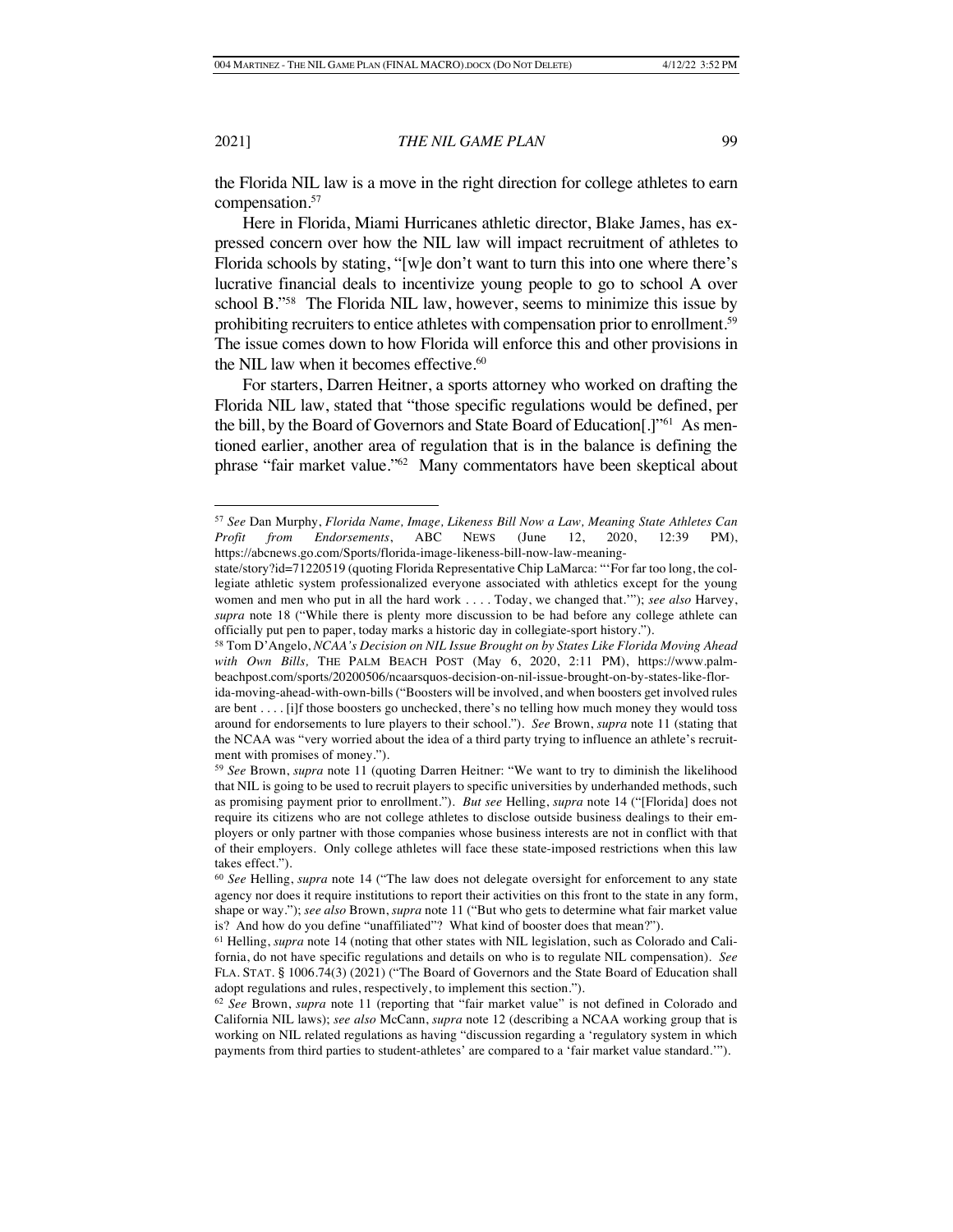the possible antitrust problems that can arise if the NCAA and its affiliate schools were given the power to define the term, such as opening the door to possible illegal price fixing claims.<sup>63</sup> This is where the Florida government, through the Board of Governors and the State Board of Education, can step in and prevent further corruption and protect the NIL rights of college athletes.<sup>64</sup>

#### A. TRANSPARENCY IN REGULATION TO DETER PRICE-FIXING

One way to prevent illegal price fixing within the new NIL market in Florida is to promote competition through an open NIL market.<sup>65</sup> According to the Federal Trade Commission ("FTC"), free and open markets are possible through competition, which benefits consumers by "allow[ing] businesses to compete on the merits, power[ing] economic growth, and eliminat[ing] impediments to economic opportunity."<sup>66</sup> This is an important area to protect,

#### *Id.*

<sup>63</sup> *See* McCann, *supra* note 12 ("Any attempt by the NCAA or a group of its members to determine 'fair market value' would be vulnerable to claims of illegal price fixing under federal antitrust law."); *see also* Jake New, *An Amateurism Challenge Evaporates, but Others Loom for NCAA*, INSIDE HIGHER ED (Oct. 4, 2016), https://www.insidehighered.com/news/2016/10/04/supremecourt-declines-hear-obannon-case-focus-turns-other-antitrust-lawsuits (quoting law professor Marc Edelman who states that after O'Bannon v. NCAA "[f]uture plaintiffs now have a road map to bring antitrust cases against the NCAA…[f]uture cases will be decided on the facts of the case and on whether the payment of athletes would or would not harm consumer demand. The legal burden has already been met.").

<sup>64</sup> *See* Simon, *supra* note 17 (stating that Florida, in passing the NIL law, has become the NCAA's "nemesis" by becoming the third state to legalize student-athlete compensation); *see also* Bianca Serbin, *With NIL Rule Changes on the Horizon, Some Penn Athletes May be in Line for a Payday*, THE DAILY PENNSYLVANIAN (July 3, 2020, 12:02 AM), https://www.thedp.com/article/2020/07/name-image-likeness-nil-ncaa-penn-legislation-profit. Marc Edelman, a law professor, made the following observation:

To the extent that state legislators want to get involved, they are not only helping to preserve fairness for college athletes, but at the same time, they are removing an impediment that disproportionately harms low-income and racial minority students, who help bring in great sums of money to certain universities through football and men's basketball[.]"

<sup>65</sup> *See* Abbott B. Lipsky, Jr., *Protecting Consumers by Promoting Competition*, FED. TRADE COMM'N (Mar. 6, 2017, 5:22 PM), https://www.ftc.gov/news-events/blogs/competition-matters/2017/03/protecting-consumers-promoting-competition ("When businesses break [antitrust] rules—such as by agreeing to fix prices—they effectively steal from consumers and harm the economy."); *see also Lesson 3: Open Markets*, FOUND. FOR TEACHING ECON., https://www.fte.org/teachers/teacher-resources/lesson-plans/efllessons/lesson-3-open-markets/ (last visited Dec. 31, 2021) ("Open markets encourage economic growth.").

<sup>66</sup> Lipsky, Jr., *supra* note 65 (free market competition also benefits consumers by promoting "lower prices, higher quality products and services, and greater innovation."). *See* Kimberly Amadeo, *Price Fixing, Types, Examples, and Why It Is Illegal*, THE BALANCE, https://www.thebalance.com/price-fixing-types-examples-why-it-s-illegal-3305955 (last modified July 26, 2020) ("Price fixing disrupts the normal laws of demand and supply. It gives monopolies an edge over competitors. It's not in the best interest of consumers. They impose higher prices on customers, reduce incentives to innovate, and raise barriers to entry.").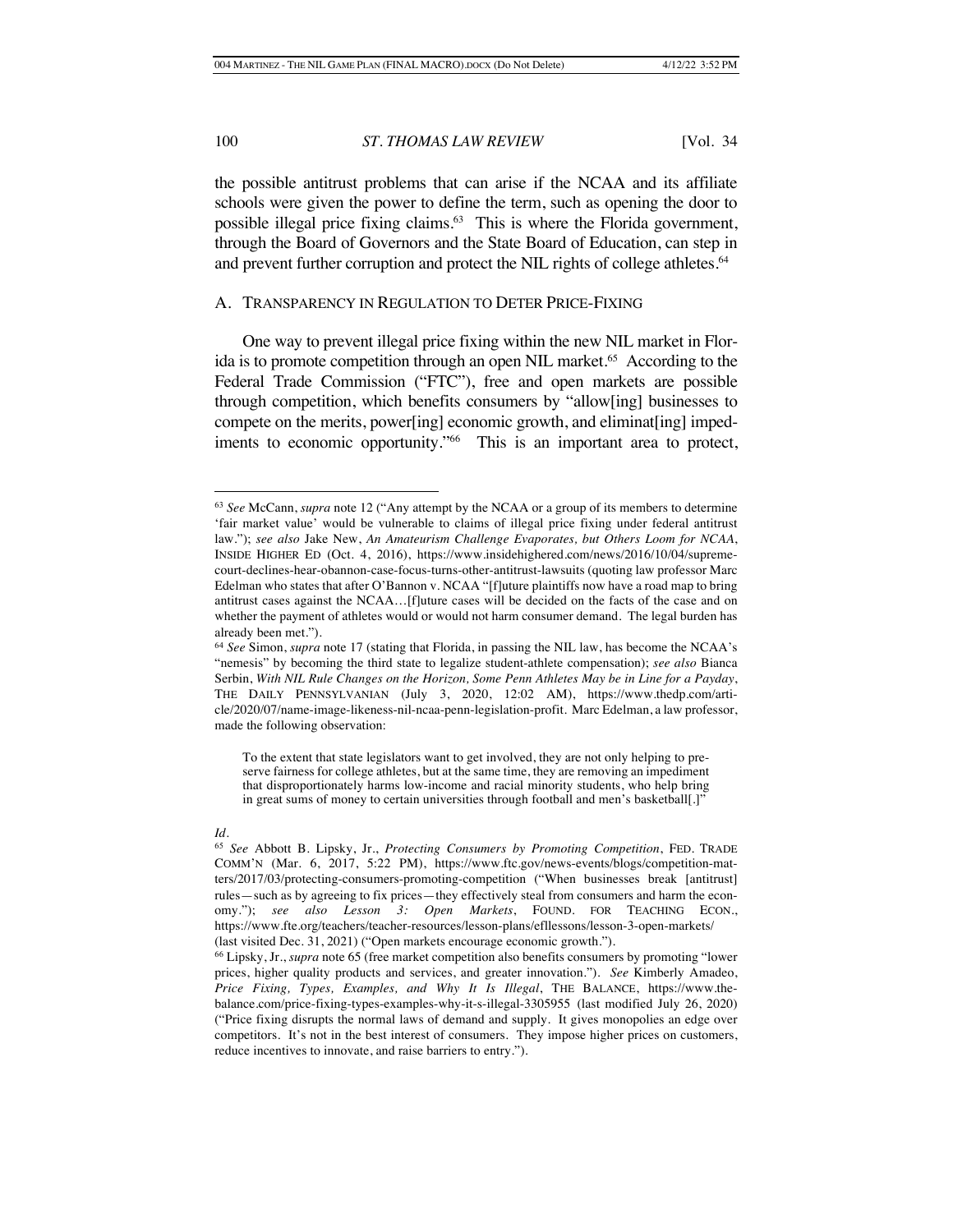especially given the fact that student-athlete NIL compensation is an emerging market. 67

Transparency in antitrust regulation is a growing phenomenon that can benefit NIL agreements.<sup>68</sup> According to Deborah Garza, co-chair of Covington & Burling's Global Antitrust and Competition Law Practice Group, transparency in regulation is "necessary for the free flow of capital and investment because you need certainty and you need predictability."69 In contrast, countries like China are not as transparent and do not describe enforcement rules or tell companies what the "future of their transaction [is] or their ability to keep doing business[.]"70 For example, Chinese companies "make inefficient choices because they are confused about which of multiple overlapping regulatory bodies will be responsible for deciding their fate, and they cannot predict how policies might change in the future."71

<sup>67</sup> *See* John McGonigal & Craig Meyer, *How Market Size Could Affect Athlete Compensation in 'Uncharted Territory'*, PITTSBURGH POST-GAZETTE (Aug. 9, 2020, 7:00 AM), https://www.postgazette.com/sports/Pitt/2020/08/09/NCAA-NIL-pitt-penn-state-west-virginia-market-size-athletecompensation/stories/202007300031 (noting that the NCAA consists of "357 members at the Division I level across 49 states" so "what types of athletes and what profiles of schools stand to benefit the most from what will be an unrecognizable landscape?"); *see also* Michael Smith, *New NIL Rules Should Benefit Athletes at All Levels, Experts Say,* SPORTS BUS. J. (June 22, 2020), https://www.sportsbusinessdaily.com/Journal/Issues/2020/06/22/Colleges/NIL.aspx (quoting Courtney Altemus, CEO and founder of TeamAltemus: "The opportunities are going to be wide, and they're going to go across all levels[.]").

<sup>68</sup> *See* Federalist Society Panel, *A New Approach to Antitrust Law: Transparency*, 45 U. DAYTON L. REV. 35, 37 (2020) ("It has been a major objective of the U.S. government and the antitrust community to promote transparency for many years."); *see also* Warren S. Grimes, *Transparency in Federal Antitrust Enforcement*, 51 BUFF. L. REV. 937, 943 (explaining that one of the goals of transparency in antitrust regulation is to foster public confidence, through pre-decisional transparency, which "can be a form of due process, allowing affected parties an opportunity to offer submissions that can avoid unfair or unjust results.").

<sup>69</sup> *A New Approach to Antitrust Law: Transparency*, *supra* note 68 (arguing that transparency helps with due process in enforcement of antitrust regulations); *see also Price Fixing*, FED. TRADE COMM'N, https://www.ftc.gov/tips-advice/competition-guidance/guide-antitrust-laws/dealingscompetitors/price-fixing (last visited Dec. 31, 2021) ("Price-fixing schemes are often worked out in secret and can be hard to uncover, but an agreement can be discovered from 'circumstantial' evidence.").

<sup>70</sup> *A New Approach to Antitrust Law: Transparency*, *supra* note 68 ("Markets function most efficiently when people are aware of what the rules of the road are and when they can be assured that the rule of law will be applied to them."); *see* Maureen K. Olhausen, *Illuminating the Story of China's Anti-Monopoly Law*, FED. TRADE COMM'N, https://www.ftc.gov/sites/default/files/documents/public\_statements/illuminating-story-chinas-anti-monopoly-law/1310amlstory.pdf (last visited Dec. 31, 2021) ("I encouraged the Chinese competition authorities to show consistent movement away from considering non-competition factors in their decisions, which will help promote predictability, fairness, and transparency in their decision making.").

<sup>71</sup> Susan L. Shirk, *What China's Lack of Transparency Means for U.S. Policy,* CHINA FILE (May 28, 2015), https://www.chinafile.com/reporting-opinion/two-way-street/what-chinas-lack-transparency-means-us-policy (noting that foreign companies "are calling for regulatory due process because they feel discriminated against in domains like China's anti-monopoly enforcement that have unclear standards[.]"); *see also* Olhausen, *supra* note 70 ("Some commentators have complained that too often the Chinese anti-monopoly authorities themselves operate behind a screen, providing parties and other observers little insight into their thinking or deliberations.").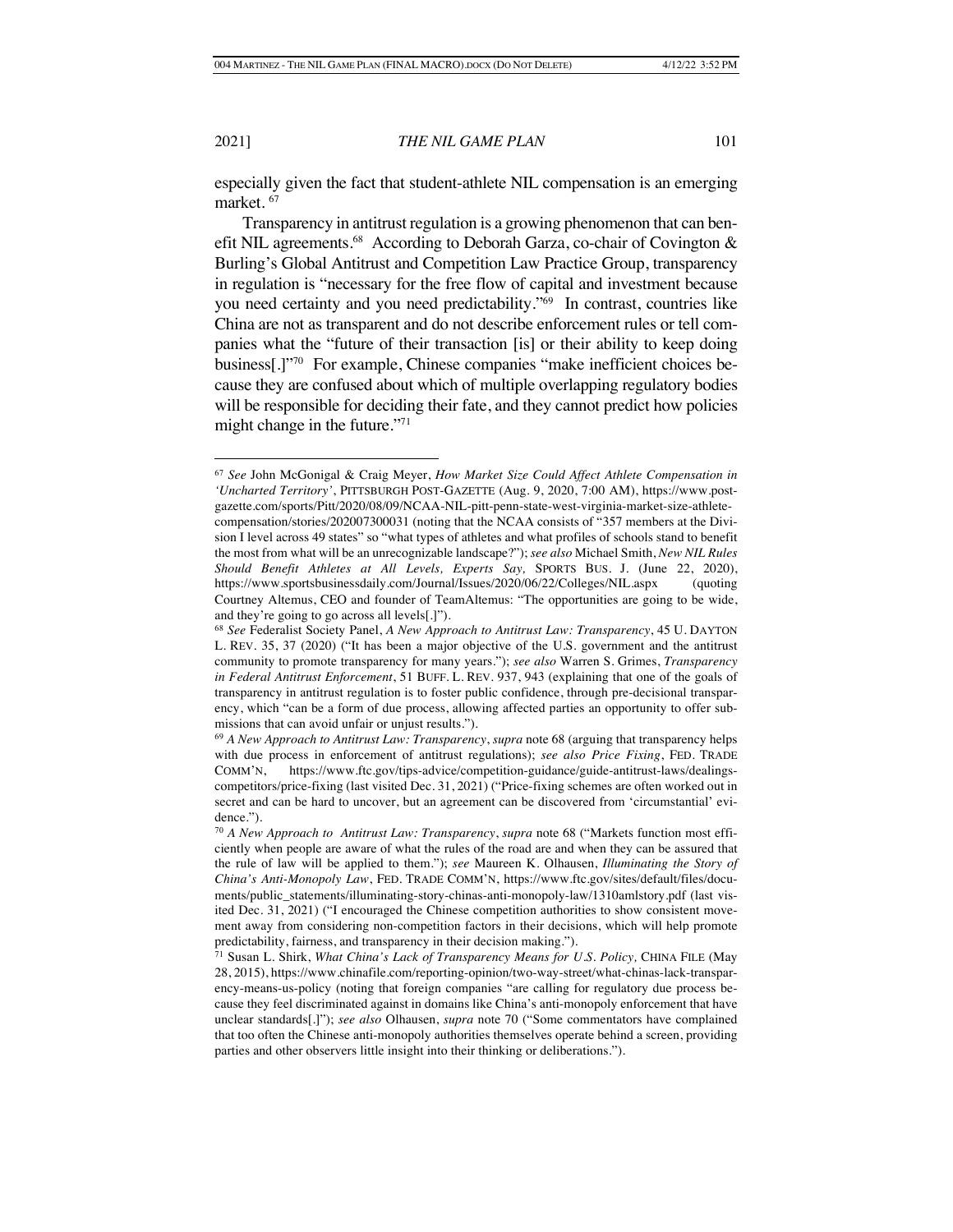# B. ELIMINATING CONFLICTS OF INTEREST WITH THE NCAA, AFFILIATE SCHOOLS, AND AGENTS

In furthering the goal of effective NIL legislation, Florida must also consider the problems that could potentially arise with the NCAA, affiliate schools, and sports agents representing student-athletes.72 One problem is the NCAA's overreach<sup>73</sup> into the NIL realm.<sup>74</sup> While it has stated that student-athletes will be "permitted to benefit from the use of their NILs in a manner consistent with the collegiate model[,]" one commentator said this can severely limit opportunities to just endorsing "the NCAA, its member institutions and branding partners in licensing agreements with NCAA institutions (e.g. Nike)."75 Additionally, affiliate schools benefit from the success of their partnership with the NCAA, which can grow into potential for conflict of interest in regulating NIL

<sup>72</sup> *See Criticism of April 29 NCAA Board of Governors' Guidelines for Future NCAA and Federal NIL Legislation*, DRAKE GRP. (May 11, 2020), https://www.thedrakegroup.org/wp-content/uploads/2020/05/May-8-NCAA-NIL-Position.pdf ("Drake maintains that neither the higher education institution nor the NCAA should play the role of business manager or business partner for athletes engaged in outside employment."); *see also* Michael McCann, *Sports Agents and College Athletes: Is the FTC the Answer?*, SPORTICO (July 29, 2020, 9:08 AM), https://www.sportico.com/law/analysis/2020/sports-agents-college-athletes-feds-1234610203/ (quoting a D.C. attorney: "There needs to be [a watchman] over agents who peddle false promises to naïve 18- and 19-year olds[.]").

<sup>73</sup> *See* Branch, *supra* note 39 (describing the NCAA as a "spectacularly profitable cartel" after securing a \$3.1 million per football season television deal); *see also* Ronald Deiter, *NCAA a Monopoly?*, IOWA STATE UNIV., https://www.econ.iastate.edu/ask-an-economist/ncaa-monpoly (last visited Dec. 31, 2021) (stating that most of the NCAA's \$1 billion yearly revenue "comes from their 'monopoly' power to sell broadcast rights to the NCAA post-season basketball tournament.").

<sup>74</sup> *See Should the NCAA Be Abolished?*, WALL ST. J. (Oct. 27, 2020, 12:00 PM), https://www.wsj.com/articles/should-the-ncaa-be-abolished-11603814400 (quoting sports business professor B. David Ridpath: "In reality, the organization has become an unwieldy bureaucracy with a one-size-fits-all approach to governance that doesn't fit all schools, conferences or sports, and gives priority to moneymaking over education."); *see also* Fulton Caster, *Paying College Athletes Isn't the Problem, the NCAA Is*, UNIV. DAILY KANSAN (Oct, 19, 2018), https://www.kansan.com/sports/paying-college-athletes-isnt-the-problem-the-ncaa-is/article\_91e977c2-d3be-11e8- 9531-e70b37694b70.html ("The thing is, the NCAA couldn't be further from the beacon of moral superiority it tries to pass itself off as.").

<sup>75</sup> Thomas Baker, *5 Issues To Keep An Eye On With the NCAA's New NIL Policy,* FORBES (Nov. 1, 2019, 11:40 AM), https://www.forbes.com/sites/thomasbaker/2019/11/01/examining-the-ncaasevolving-nil-policy-keep-an-eye-on-the-following-issues/.

But there is some question as to whether the NCAA's new NIL policy will extend to permit athletes from seeking out their own sponsors. If so, will athletes be permitted to sponsor sports brands? And if that is permitted, will athletes be allowed to endorse sport brands that compete directly with the brands that have already partnered with the athlete's member institution?

*Id.*; *see also DI Council Introduces Name, Image and Likeness Concepts into Legislative Cycle*, NCAA (Oct. 14, 2020), http://www.ncaa.org/about/resources/media-center/news/di-council-introduces-name-image-and-likeness-concepts-legislative-cycle (describing several proposals by the NCAA for NIL changes to bylaws, including a measure that would allow "schools . . . to prohibit activities that conflict with school values or existing sponsorship arrangements.").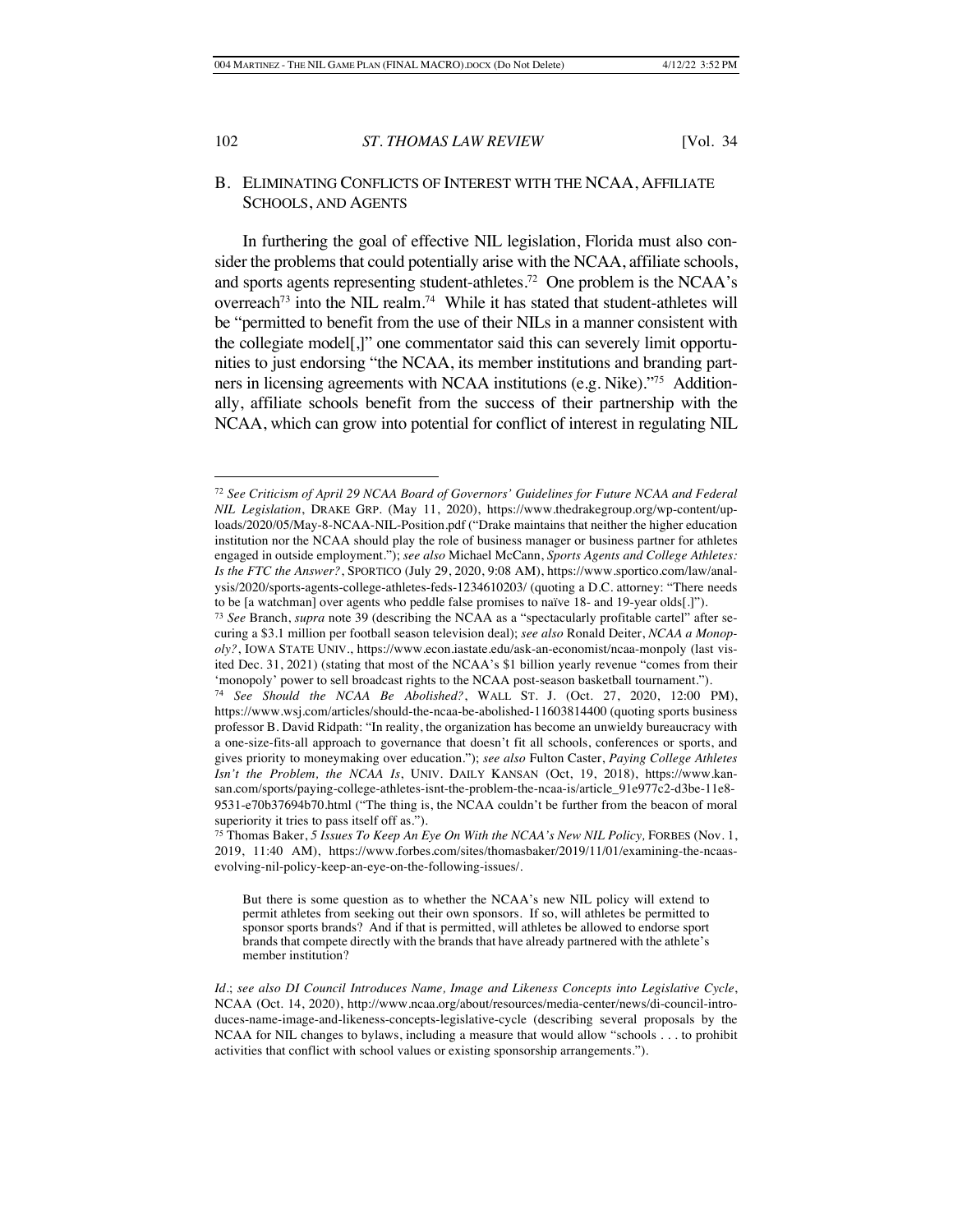rights.76 According to the Wall Street Journal, "the nonprofit NCAA in recent years has generated more than \$1 billion in annual revenue" while affiliated schools "reported annual athletics revenue of almost \$19 billion in total."<sup>77</sup> Lastly, sports agents stand to make gains with the new NIL market: since student-athletes typically do not understand contract or intellectual property law, an agent can exploit his or her client.78

With both the NCAA and affiliate schools, conflicts of interest in regulating NIL rights can "produce motivated inferences that violate moral duties."79 Typically when conflicts of interest arise in different realms like business or the law, it is often recommended (and, in some cases, required by law) that the party who cannot make an unbiased decision remove themselves from the situation.<sup>80</sup>

<sup>76</sup> *See Ending the College Sports Scandals*, FORBES (Oct. 4, 2017, 9:00AM), https://www.forbes.com/sites/ccap/2017/10/04/ending-the-college-sports-scandals/ ("[P]eople love college football and basketball, and the entertainment value provides buckets of money for schools and media outputs. They are going to fight reform that endangers those revenues."). *But see* Jim Delany & Andrea Williams, *No, Colleges Don't Exploit Their Athletes*, CHICAGO TRIB. (Sept. 11, 2017, 5:55 PM), (arguing that student-athletes are not exploited by colleges and instead "are supported at the highest level with strong academic and counseling resources, outstanding facilities, high-quality medical care, unlimited meals and basic benefits the critics take for granted, including scholarships covering tuition, room and board to stipends for living expenses.").

<sup>77</sup> *Should the NCAA Be Abolished?*, *supra* note 74 (observing that "[t]he NCAA says it remains focused on education, well-being and fairness, but critics question whether the organization's policies on amateurism, compensation and educational opportunity are really in the best interests of college athletes."); *see also* Steve Cameron, *The NCAA Brings in \$1 Billion a Year – Here's Why It Refuses to Pay Its College Athletes*, BUS. INSIDER (Mar. 26, 2019, 10:14 AM), https://www.businessinsider.com/ncaa-college-athletes-march-madness-basketball-football-sports-not-paid-2019-3 ("There is nothing inherently wrong with a sporting tournament making huge amounts of money, but there is something slightly troubling about a billion-dollar sports enterprise where the athletes are not paid a penny.").

<sup>78</sup> *See* Bernstein, *supra* note 55 (quoting David Shaw, who says that due to the lack of contract experience student-athletes have, there should be "an educational process for them all coming into college guide to restrictions for agents representing young people to some kind of a tiered punishment for those that violate the trust of young people."); *see also* Claudine McCarthy, *Expert Offers Insight into NIL Opportunities Coming Up the Pike for Your Student-Athletes,* 17 COLL. ATHLETICS & L. 6, 1, 5 (Sept. 2020) ("Student-athletes need to understand if they're agreeing to the use of their name, image, and likeness (which might be referred to in a contract as intellectual property and/or photos) before, during, or even after a particular event or when an agreement expires.").

<sup>79</sup> Paul Thagard, *What's Wrong With Conflicts of Interest?*, PSYCH. TODAY (Jan. 30, 2017), https://www.psychologytoday.com/us/blog/hot-thought/201701/what-s-wrong-conflicts-interest

<sup>(&</sup>quot;Conflicts of interest occur when people make decisions that are biased by their personal goals, in neglect of obligations to others."); *see also* Troy Segal, *Conflict of Interest*, INVESTOPEDIA, https://www.investopedia.com/terms/c/conflict-of-interest.asp (last modified Nov. 30, 2020) ("In business, a conflict of interest arises when a person chooses personal gain over duties to their employer, or to an organization in which they are a stakeholder, or exploits their position for personal gain in some way.").

<sup>80</sup> *See* Segal, *supra* note 79 (describing situations where a party with a conflict of interest will remove themselves from a situation, such as "judges who have a relationship with one of the parties involved in a case or lawsuit will recuse themselves from presiding over the case."); *see also* Thagard, *supra* note 79 ("So, what can be done about conflicts of interest? The best strategy by far is simply to avoid them, by having professionals completely steer clear of situations where they have to juggle their legal responsibilities against their personal goals.").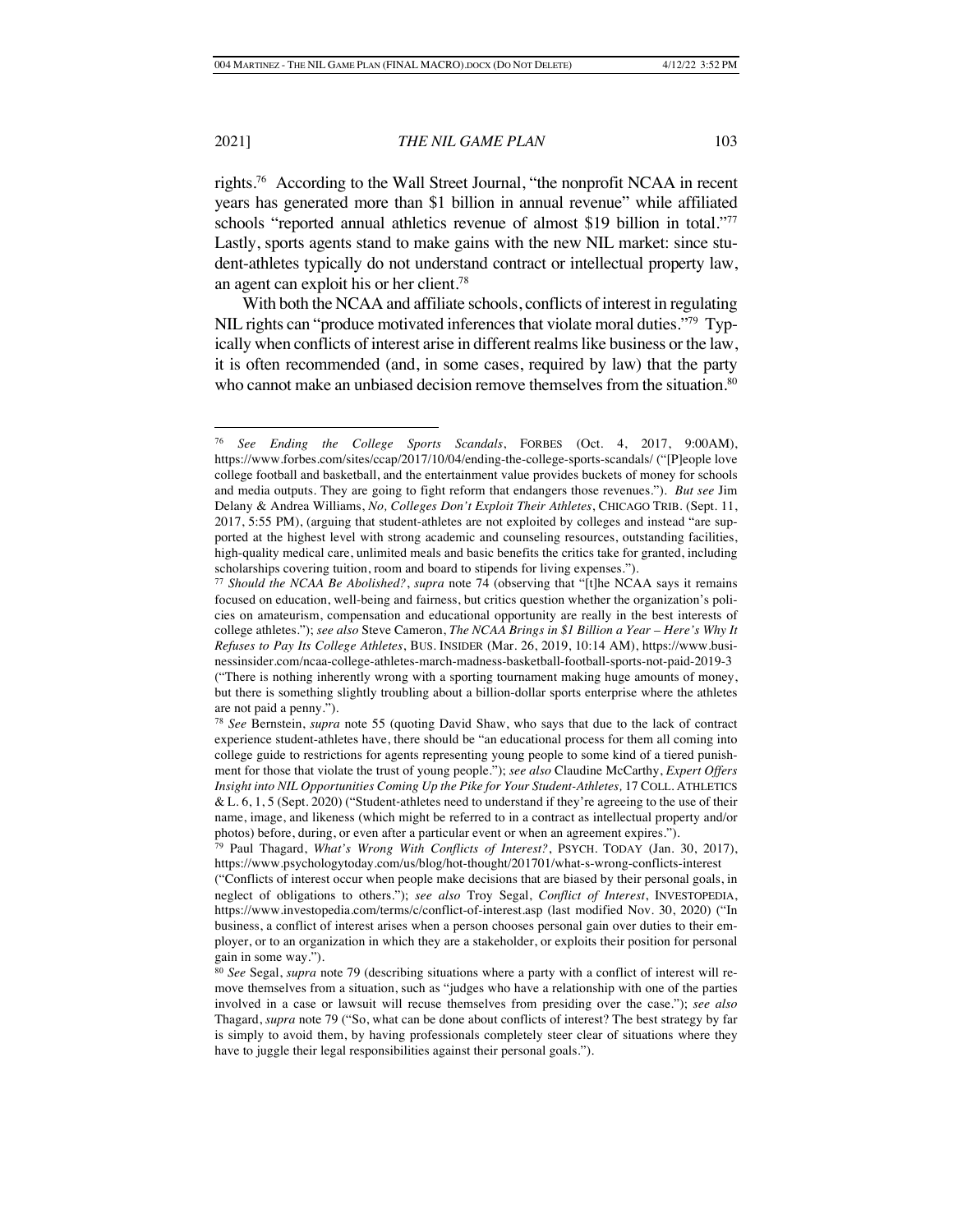# IV. SOLUTION: HOW FLORIDA CAN BECOME THE "AMBASSADOR OF QUAN" FOR STUDENT-ATHLETES

In promoting an open market through healthy competition<sup>81</sup>, the Florida legislature should adopt a model proposed (that would be used at the national level, should federal legislation pass) by The Drake Group, an organization founded in 1999 that formed with the goal of "end[ing] academic corruption in college sport[s]."82 The Drake Group has also expressed the same concerns as commentators: while student-athletes should be receiving NIL compensation, the NCAA and its affiliates are ill-equipped to regulate the process.<sup>83</sup> In its position statement, "Compensation of College Athletes Including Revenue Earned from Commercial Use of Their Names, Images, and Likenesses and Outside Employment," the Drake Group recommends the formation of a "NIL Commission" ("Commission") that would "be responsible for setting standards" and overseeing NIL compensation contracts.<sup>84</sup> The Commission would create and

<sup>81</sup> *See* Chris Seabury, *The Cost of Free Markets*, INVESTOPEDIA, https://www.investopedia.com/articles/economics/08/free-market-regulation.asp . (last modified June 23, 2021) (listing benefits of free markets, including "economic growth and transparency[,]" "competitive markets[,]" and contributions "to political and civil freedom . . . since everyone has the right to choose what to produce" and consume)*. But see* Prateek Agarwal, *Free Market*, INTELLIGENT ECONOMIST (Apr. 16, 2020), https://www.intelligenteconomist.com/free-market/ (noting that a downfall to free markets is "[e]xcessive power of firms" that can "dominate certain markets").

<sup>82</sup> *History*, DRAKE GRP., https://www.thedrakegroup.org/about/history/ (last visited Dec. 31, 2021) (describing the founding of The Drake Group)*; see also Congress Granting a Conditional Limited Antitrust Exemption to the NCAA and Its Member Institutions*, DRAKE GRP., https://www.thedrakegroup.org/2013/06/04/congress-granting-a-conditional-limited-antitrust-exemption-to-the-ncaa-

and-its-member-institutions/ (last visited Dec. 31, 2021) ("[A]thletes must be allowed to continue to bring antitrust actions to protect their education benefits, outside employment and NIL compensation freedoms apart from their limited permission to grant NIL use for participation in collegiate athletic events.").

<sup>83</sup> *See* Andrew Zimbalist, et al., *Position Statement: Compensation of College Athletes Including Revenues Earned from Commercial Use of Their Names, Images and Likenesses and Outside Employment*, DRAKE GRP., 5, https://www.thedrakegroup.org/wp-content/uploads/2020/08/8-3-20- FINAL-Drake-NIL-Position-Paper.pdf (last modified Aug. 8, 2020) [hereinafter *Position Statement: Compensation of College Athletes*] ("The Drake Group believes that national-sport-governing-organizations and their member institutions lack policies that protect college athletes from educational fraud, ensure the integrity of the educational degrees they are awarded, and insulate athletes from the professional misconduct of coaches and other personnel.")*. But see* Ekow N. Yankah, *Why N.C.A.A. Athletes Shouldn't Be Paid*, N. YORKER (Oct. 14, 2015), https://www.newyorker.com/sports/sporting-scene/why-ncaa-athletes-shouldnt-be-paid (expressing disagreement with the notion of student-athletes being paid, namely because it fails "to recognize the value of sports as a part of education.").

<sup>84</sup> Zimbalist, et al., *supra* note 83, at 2, 4 (explaining that "the institution or its representatives of athletics interests cannot directly or indirectly initiate such arrangements, as currently specified by NCAA rules."). *See* Donna Lopiano et al., *Position Statement: Critical Analysis of Proposed Models of College Athlete Compensation*, DRAKE GRP., https://www.thedrakegroup.org/wp-content/uploads/2019/10/COMPENSATION-POSITION-PAPER-March-2.pdf (last modified Mar. 2, 2019) (criticizing the NCAA's "College-Athlete-As-Bona-Fide-Student" Model and offering recommendations to "better realize the potential of intercollegiate athletics as a unique and powerful developmental opportunity.").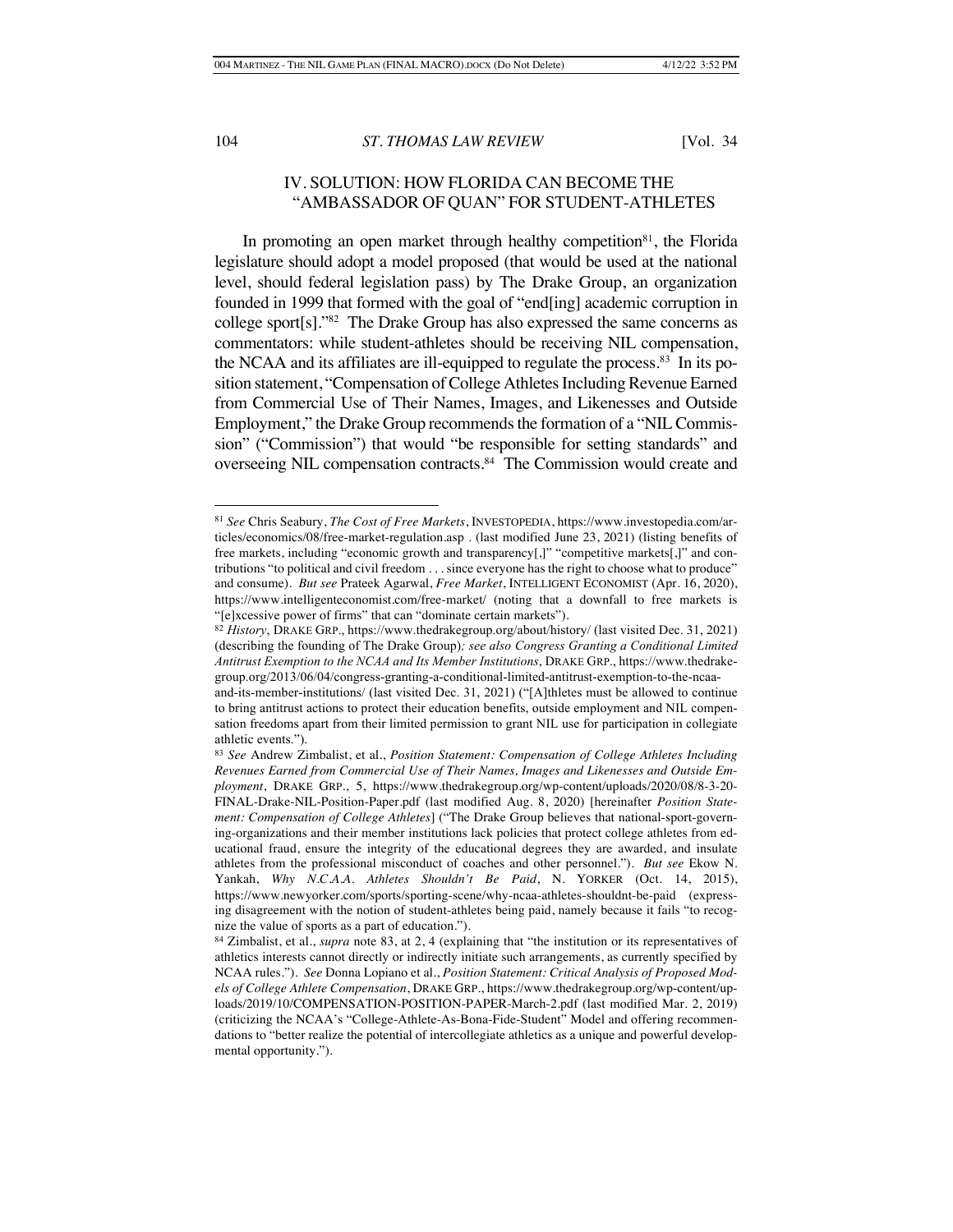maintain "a publicly accessible and searchable database" of NIL agreements to make sure that "compensation be for services actually rendered at the going rate and other standards"<sup>85</sup> as well as "reveal [any] improper or suspicious employment practices of individual alumni or boosters."86 Schools and student-athletes will also submit forms attesting that both parties do not know how "employment has been arranged, directly or indirectly, by the institution's employees, donors, athletic program sponsors or advertisers or other representatives of its athletics interests."87

The Commission should also "receive, monitor, and adjudicate complaints concerning agents, attorneys, and third-party employers[,]" "establish standards for registration and approval of sports agents[,]" and establish standards for agent compensation.<sup>88</sup> These regulations will complement a prohibition on involvement by the NCAA and college institutions in the negotiation and enforcement process of NIL contracts to prevent bias, as discussed above, and encourage free trade.<sup>89</sup> Additionally, the NIL contracts themselves should fall outside the scope of the student-athlete's school because student-athletes are not designated as "employees," as prescribed by the Florida NIL statute, and to further prevent bias from the institutions themselves.<sup>90</sup>

<sup>85</sup> Zimbalist, et al., *supra* note 83, at 4 (stating that current prohibitions on student-athlete NIL compensation "precipitate under-the-table transactions"); *see also* Branch, *supra* note 39 (observing that after the NCAA released a 1991 report entitled "Keeping Faith With the Student Athlete," reformers in 2001 "admit[ed] that problems of corruption and commercialism had 'grown rather than diminished' since the [1991] report.").

<sup>86</sup> Zimbalist, et al., *supra* note 83, at 2, 4 ("[W]e believe that reporting requirements would reveal the improper practices of individual alumni or boosters.")*; see also* Branch, *supra* note 39 ("When you combine so much money with such high, almost tribal, stakes–football boosters are famously rabid in their zeal to have their alma mater win–corruption is likely to follow.").

<sup>87</sup> Zimbalist et al., *supra* note 83, at 16 (recommending that Commission review and approve the proposed agreements); *see also* § 1006.74(2)(h) ("A postsecondary educational institution asserting a conflict . . . must disclose each relevant contract term that conflicts with the team contract to the intercollegiate athlete or her or his representative.").

<sup>88</sup> Zimablist et al., *supra* note 83 at 14–16 (recognizing that since "college athletes are not employees, no labor union exists to represent their interests[.]"); *see also* § 1006.74 (emphasizing that "[t]o preserve the integrity, quality, character, and amateur nature of intercollegiate athletics and to maintain a clear separation between amateur intercollegiate athletics and professional sports, such compensation may not be provided in exchange for athletic performance or attendance at a particular institution[.]").

<sup>89</sup> *See* Zimbalist et al., *supra* note 83, at 14 ("[S]uch national athletics governing organizations consists of higher education institution members that have a conflict of interest with regard to resolution of competing institution/athlete interests[.]")*. But see* Branch, *supra* note 39 (characterizing a statement by Myles Brand, former head of the NCAA, as "defend[ing] the economics of college sports by claiming that they were simply the result of a smoothly functioning free market[.]").

<sup>90</sup> *See Criticism of April 29 NCAA Board of Governors' Guidelines for Future NCAA and Federal NIL Legislation*, DRAKE GRP. (May 11, 2020), https://www.thedrakegroup.org/wp-content/uploads/2020/05/May-8-NCAA-NIL-Position.pdf ("[T]he only restrictive compensation rules that should be promulgated by the NCAA are those that prohibit professional athlete employment . . . and prohibit cash or other benefits provided by boosters or others for work not actually performed or at rates beyond fair market value."); *see also* § 1006.74 ("[T]o maintain a clear separation between amateur intercollegiate athletics and professional sports, such compensation may not be provided in exchange for athletic performance or attendance at a particular institution[.]").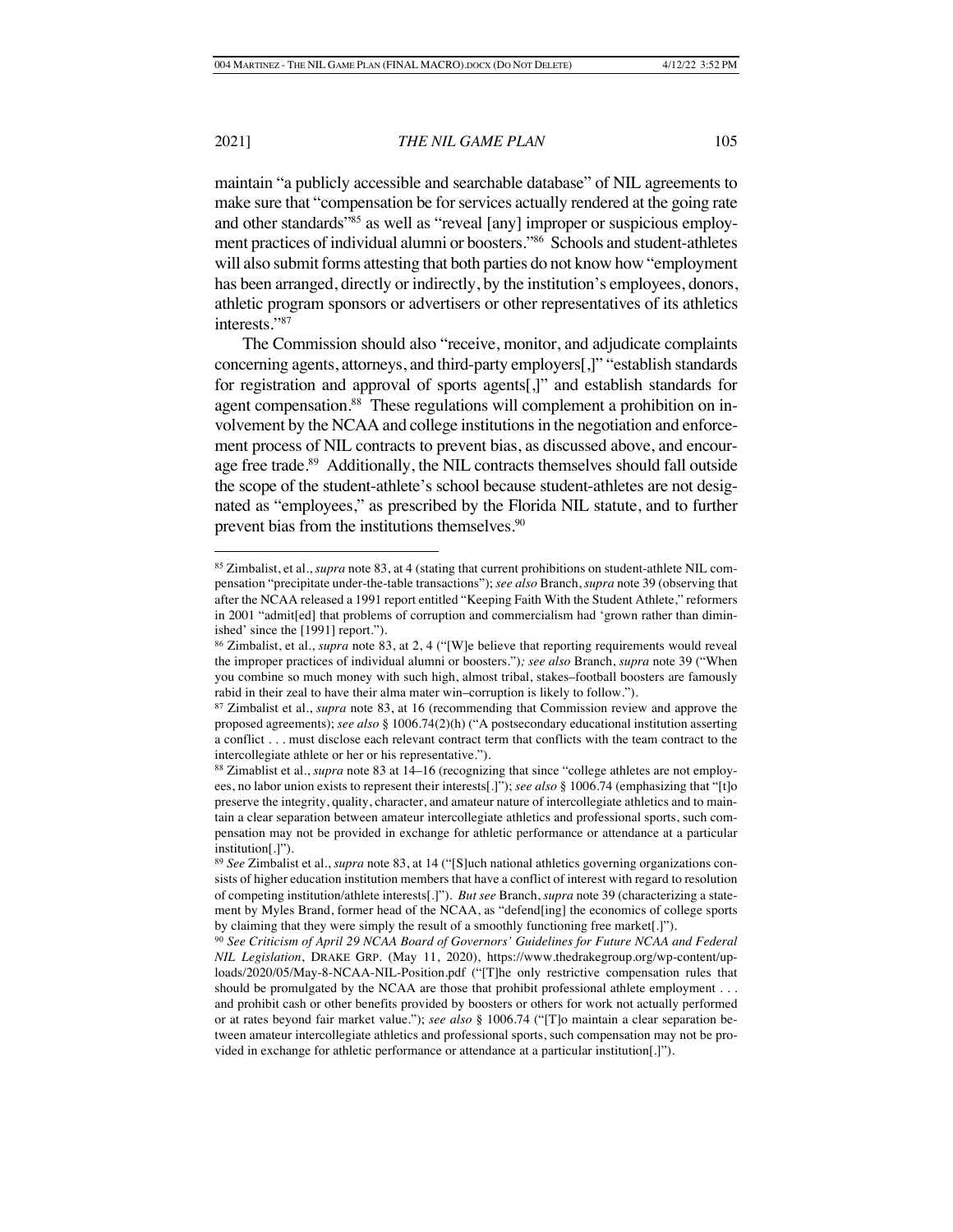The independent composition of the Commission itself will also aid in limiting conflicts of interest.<sup>91</sup> Some members of the Commission are recommended to be "economists with experience and expertise in settling prices based on marketplace benchmarks[.]"92 Although outside the scope of this Comment, some commentators have suggested that student-athletes' social media followings may help in calculating "yearly endorsement revenue potential" for NIL contracts.93 Other members are recommended to "have experience and expertise in employment and sports law[.]"94 Finally, some members should have experience in "higher education administration[.]"95 Members' tenure should be "at least two years removed from employment" in the NCAA or affiliate schools or related entities.<sup>96</sup>

Lastly, the Commission will help mandate education programs for financial literacy.<sup>97</sup> Since a student-athlete will be entering into deals for compensation, financial literacy is crucial to helping him or her understand his or her NIL contract.<sup>98</sup> As mandated by Section 1006.74 $(2)(k)$ , "[t]he workshop shall also

<sup>91</sup> Zimbalist et al., *supra* note 83, at 14 ("The Drake Group proposes the establishment of an independent NIL Commission to oversee the operation of a NIL Eligibility Center[.]"); *see also Independent*, MERRIAM-WEBSTER, https://www.merriam-webster.com/dictionary/independent (last visited Dec. 31, 2021) (defining "independent" as "not dependent: such as…not affiliated with a larger controlling unit").

<sup>92</sup> Zimbalist et al., *supra* note 83, at 16–17 (further recommending that economists should be "appointed by the American Economic Association."); *see also* Andrew Zimbalist, *Rescuing College Sports From Its Economic And Moral Abyss*, FORBES (Aug. 10, 2020, 10:27 AM), https://www.forbes.com/sites/andrewzimbalist/2020/08/10/rescuing-college-sports-from-its-economic-and-moral-abyss/?sh=770e530f7c62 (noting that colleges experience a deficit every year by spending money on "famous coaches" and "top-notch training facilities" to satisfy stakeholders

<sup>(</sup>like alumni, boasters, state legislators, and students) who pressure "for victories."). <sup>93</sup> AJ Maestras & Jason Belzer, *How Much Is NIL Worth To Student Athletes?*, ATHLETICDIRECTORU, https://athleticdirectoru.com/articles/how-much-is-nil-really-worth-to-student-athletes/ (last visited Dec. 31, 2021) (estimating that "the annual NIL value per student-athlete could range from \$1,000 - \$10,000[.]"); *see also* Jacob Hancock, *How Much Money Joe Burrow,* 

*Cole Anthony and Other Top College Athletes Could Have Made with NIL Rights*, SPORTING NEWS (Apr. 7, 2020), https://www.sportingnews.com/ca/ncaa-basketball/news/how-much-money-joeburrow-cole-anthony-sabrina-ionescu-college-athletes-nil-rights/10qchbo3itue31jybwlc4uqlpc

<sup>(</sup>stating that Joe Burrow, former quarterback for LSU and Heisman Trophy winner, was projected to earn \$700,000 if NIL rights were available).

<sup>94</sup> Zimbalist et al., *supra* note 83*,* at 17 (also recommending that they are appointed by the national Sports Lawyers Association and that two members "also have been college athletes[.]"); *see also*  McCann, *supra* note 12 (listing other legal issues that involve NIL, including state right of publicity and antitrust).

<sup>95</sup> Zimbalist et al., *supra* note 83*,* at 17 (recommending that the American Council on Education should appoint the members and at least two should have been college athletes); *see also* McCann, *supra* note 12 (observing that "[t]he world of compliance officers in athletic departments is about to become much harder[.]").

<sup>96</sup> Zimbalist et al., *supra* note 83, at 17 (defining what an "independent" member shall be).

<sup>97</sup> *See* Zimbalist et al., *supra* note 83*,* at 16 ("The Commission shall develop educational and instructional materials[.]"; *see also* FLA. STAT. § 1006.74(2)(k) (2021) ("A postsecondary institution shall conduct a financial literacy and life skills workshop for a minimum of 5 hours at the beginning of the intercollegiate athlete's first and third academic years.").

<sup>98</sup> *See* Brianna McGurran, *What Is Financial Literacy and Why Is it Important?*, EXPERIAN (June 8, 2021), https://www.experian.com/blogs/ask-experian/what-is-financial-literacy-and-why-is-it-